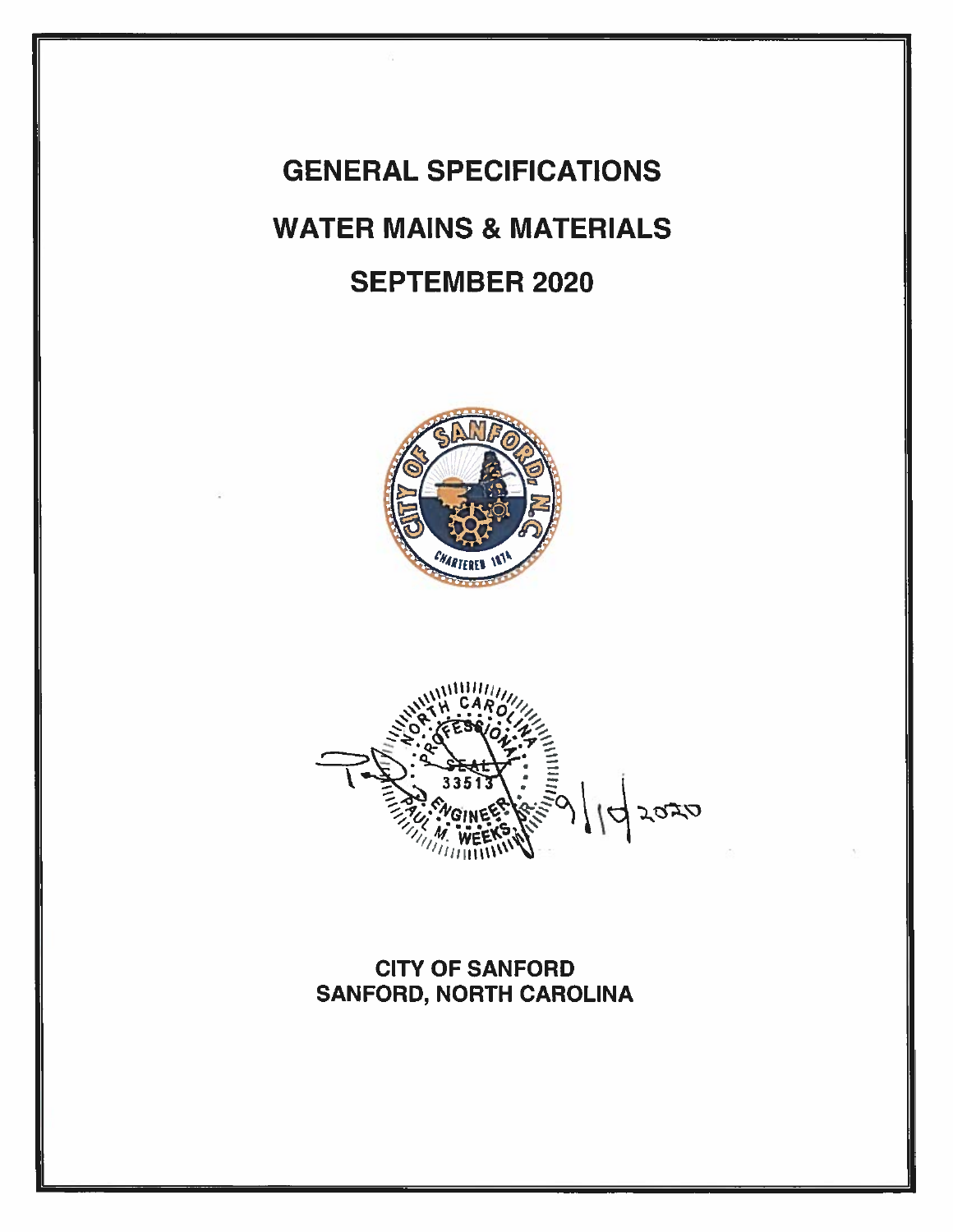# WATER MAINS & MATERIALS

## STANDARD SPECIFICATIONS

## Scope of Work

Work to be performed under this contract shall consist of furnishing and installing, complete and ready for service, the water mains with various appurtenances as shown on the contract plans and as specified.

The Contractor for this project must understand that this type of work deals with many unforeseen situations. The City of Sanford will assist the Contractor in the control of the water system where work is to be performed. However, the City of Sanford hereby notifies the Contractor that completing this contract may include working with uncontrollable water flows; total control of the water system may not be possible.

All standard references contained within these specifications refer to the latest revision of that standard.

# WATER MAINS

- A. MATERIALS
	- 1. Ductile Iron Pipe All ductile iron pipe furnished for diameters four inches  $\overline{(4)}$  through sixty-four inches (64") shall be as manufactured in accordance with ANSI/AWWA C151/A21.51 in eighteen-foot (18') lengths with single rubber gasket joints in accordance with ANSI/AWWA C111/21.11. Threeinch (3") diameter pipe shall be Class 54 wall thickness, four-inch (4") diameter pipe shall be Class 51 wall thickness, and six-inch (6") through sixteen-inch (16") diameter pipe shall be Class 50 wall thickness in accordance with ANSI/AWWA C150/A21.50, unless otherwise specified or shown on the plans. Larger pipe sizes shall be the thickness class indicated in the Drawings/Specifications. All ductile iron pipe shall be cement lined in accordance with ANSI/AWWA C104/A21.4. Joint restraint, if specified, shall be accomplished using manufactured restrained joint pipe systems or mechanical joint fittings with gripper glands such as Megalug by EBAA Iron, Grip Ring by Romac Industries or an approved equal.
	- 2. PVC (Polyvinyl Chloride) Pipe Four Inch or Larger Pipe shall be JM Eagle "Blue Brute" or Robintech "White Knight" Class 235 minimum or approved equal conforming to all requirements of AWWA C900. No PVC fittings shall be used under any circumstances. Pipe shall be joined by means of a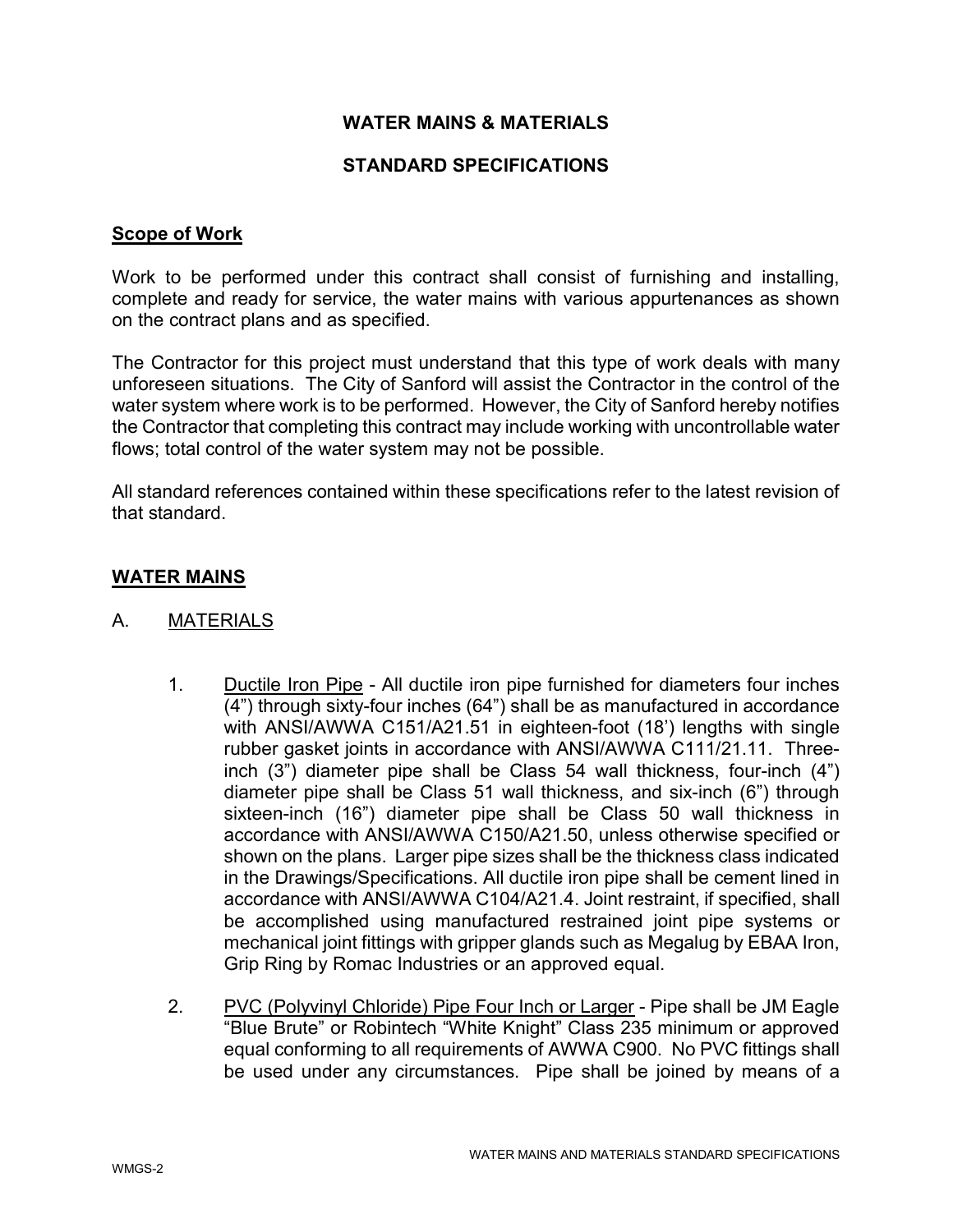rubber ring bell joint which shall be integral and homogeneous part of pipe barrel.

- 3. Tracer Wire Provide and install tracer wire directly to the top over any PVC pipe. Tracer wire shall be a minimum #14 high strength copper clad steel conductor wire secured to the pipe at 10' maximum spacing and rated for direct burial uses at 30 volts. Wire shall be insulated with 30 mil, high density polyethylene (HDPE). Wire break load shall be a minimum 250 pounds. A tracer wire testing station shall be installed in every valve box.
- 4. Warning Tape A magnetic locator tape shall be installed over any PVC water main in the same trench one foot above the pipe. Tape shall not be measured separately, but included in the pipe cost.
- 5. Encasement Pipe Encasement pipe shall be spiral welded steel pipe conforming to all the requirements of ASTM A139, Grade B, with a minimum yield strength of 35,000 psi. The minimum casing and wall thickness are as follows:

| <b>Carrier Pipe &amp; Casing Size</b> |       |                        |                  |                    |                  |  |  |
|---------------------------------------|-------|------------------------|------------------|--------------------|------------------|--|--|
| <b>Carrier Pipe</b>                   |       | <b>Railroad Casing</b> |                  | <b>Road Casing</b> |                  |  |  |
| Nominal<br><b>Size</b>                | O.D.  | O.D.                   | <b>Thickness</b> | O.D.               | <b>Thickness</b> |  |  |
| 4                                     | 4.80  | 12.75                  | 0.250            | 12.75              | 0.188            |  |  |
| 6                                     | 6.90  | 12.75                  | 0.250            | 12.75              | 0.188            |  |  |
| 8                                     | 9.05  | 16.00                  | 0.281            | 16.00              | 0.250            |  |  |
| 10                                    | 11.10 | 18.00                  | 0.312            | 18.00              | 0.250            |  |  |
| 12                                    | 13.20 | 20.00                  | 0.344            | 20.00              | 0.250            |  |  |
| 14                                    | 15.30 | 24.00                  | 0.375            | 24.00              | 0.250            |  |  |
| 16                                    | 17.40 | 30.00                  | 0.469            | 30.00              | 0.312            |  |  |
| 18                                    | 19.50 | 30.00                  | 0.469            | 30.00              | 0.312            |  |  |
| 20                                    | 21.60 | 30.00                  | 0.469            | 30.00              | 0.312            |  |  |
| 24                                    | 25.80 | 36.00                  | 0.532            | 36.00              | 0.375            |  |  |
| 30                                    | 32.00 | 42.00                  | 0.625            | 42.00              | 0.500            |  |  |
| 36                                    | 38.30 | 48.00                  | 0.688            | 48.00              | 0.500            |  |  |
| 42                                    | 44.50 | 54.00                  | 0.781            | 54.00              | 0.500            |  |  |

- 6. Carrier Pipe Carrier pipe shall be restrained joint ductile iron pipe [as shown on the plans].
- 7. Fittings All fittings shall be manufactured in accordance with ANSI/AWWA C110/A21.10. Fittings shall be all bell mechanical joint unless otherwise noted, and shall have interior cement mortar lining in accordance with ANSI/AWWA C104/A21.4.

Compact fittings for any type of water distribution piping shall conform to all requirements of ANSI/AWWA C153/A21.53.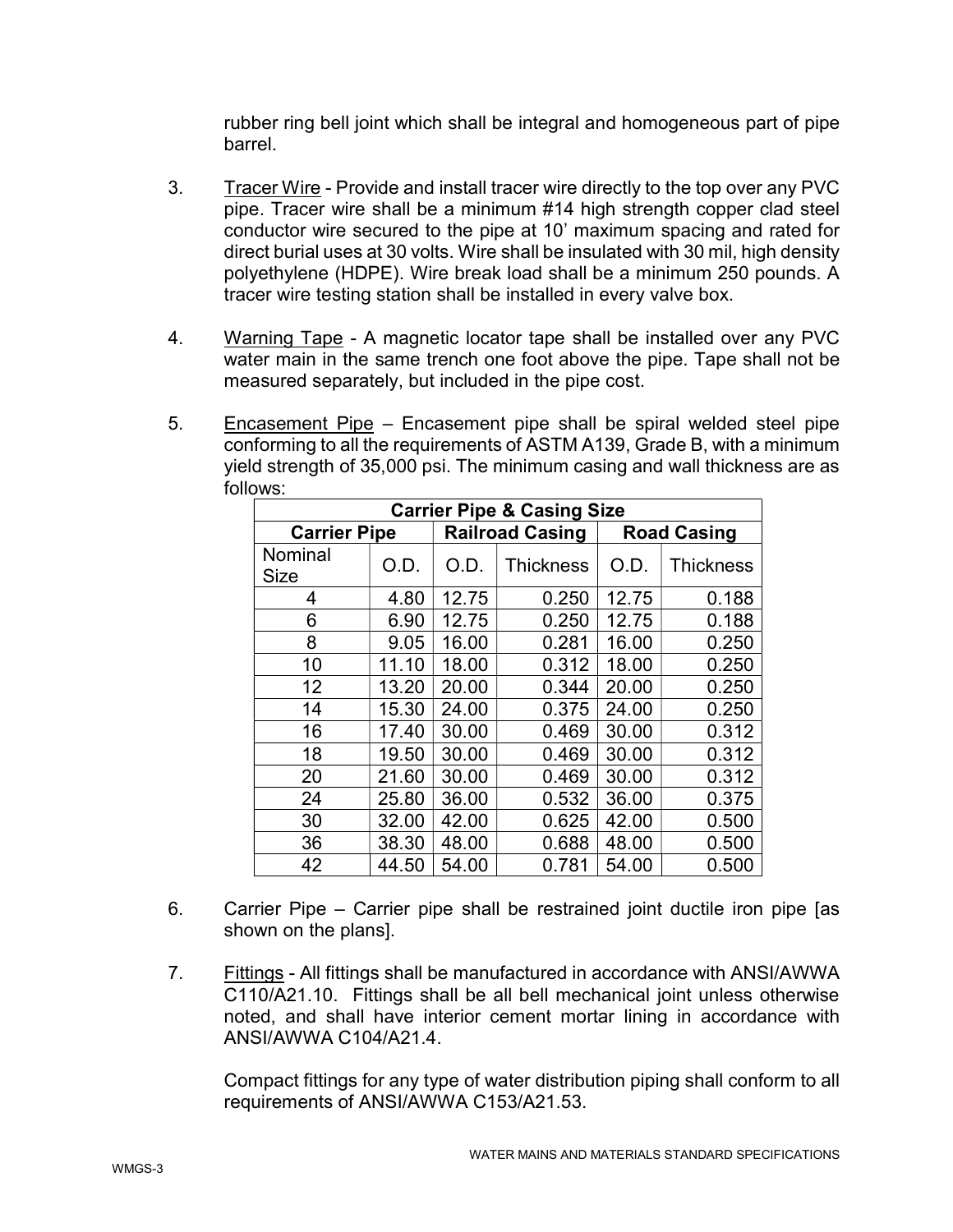8. Gate Valves - All gate valves shall be American Darling, Mueller "O" – ring, M&H, or approved equal.

Gate valves shall be vertical open-left of the non-rising stem type with mechanical joint ends and 2" square operating nut. Gate valves shall be iron body, double disc, parallel seat conforming to AWWA C500 or resilient wedge, fully bronze mounted conforming to AWWA C509.

Gate valves shall be designed for the following pressures:

| Valve Size | <b>Working Pressure</b> | <b>Hydrostatic Test Pressure</b> |
|------------|-------------------------|----------------------------------|
| $6" - 12"$ | <b>200</b>              | 400                              |

- 9. Tapping Sleeves and Valves Where allowed by the Engineer, tapping sleeves shall be full body mechanical joint and made of ductile iron in accordance with ANSI/AWWA C110/A21.10. Stainless steel sleeves and same-on-same size taps are not permitted. Tapping sleeve and valves will not be allowed on AC pipe.
- 10. Butterfly Valves Butterfly valves shall be class 150B, meeting or exceeding AWWA C504.

Valve bodies shall be of close grain cast iron conforming to ASTM A126, Class B. Valve disc shall be cast bronze or gray iron with bronze or stainless steel sealing surfaces. The disc shall have adjustable stops preset by the factory. The seats shall be natural rubber warranted for five (5) years from the date of acceptance by the Owner. Butterfly valves shall be manually operated, with the operator assembly meeting all requirements of AWWA C504. Operating torques shall comply with AWWA C504 for Class 150B valves. They shall be open left and provided with 2" operating nut. The operator assembly shall be suitable for trench bury.

Butterfly valves shall have mechanical ends. Each valve shall have a serial number permanently indented into the body. The number shall be kept on file by the manufacturer for future reference. Certified copies of the tests shall be forwarded to the Owner for record purposes.

Butterfly valves shall be Val-Matic American-BFV, Henry Pratt "Groundhog," or approved equal.

Butterfly valves shall not be used unless specifically approved by the City Engineer.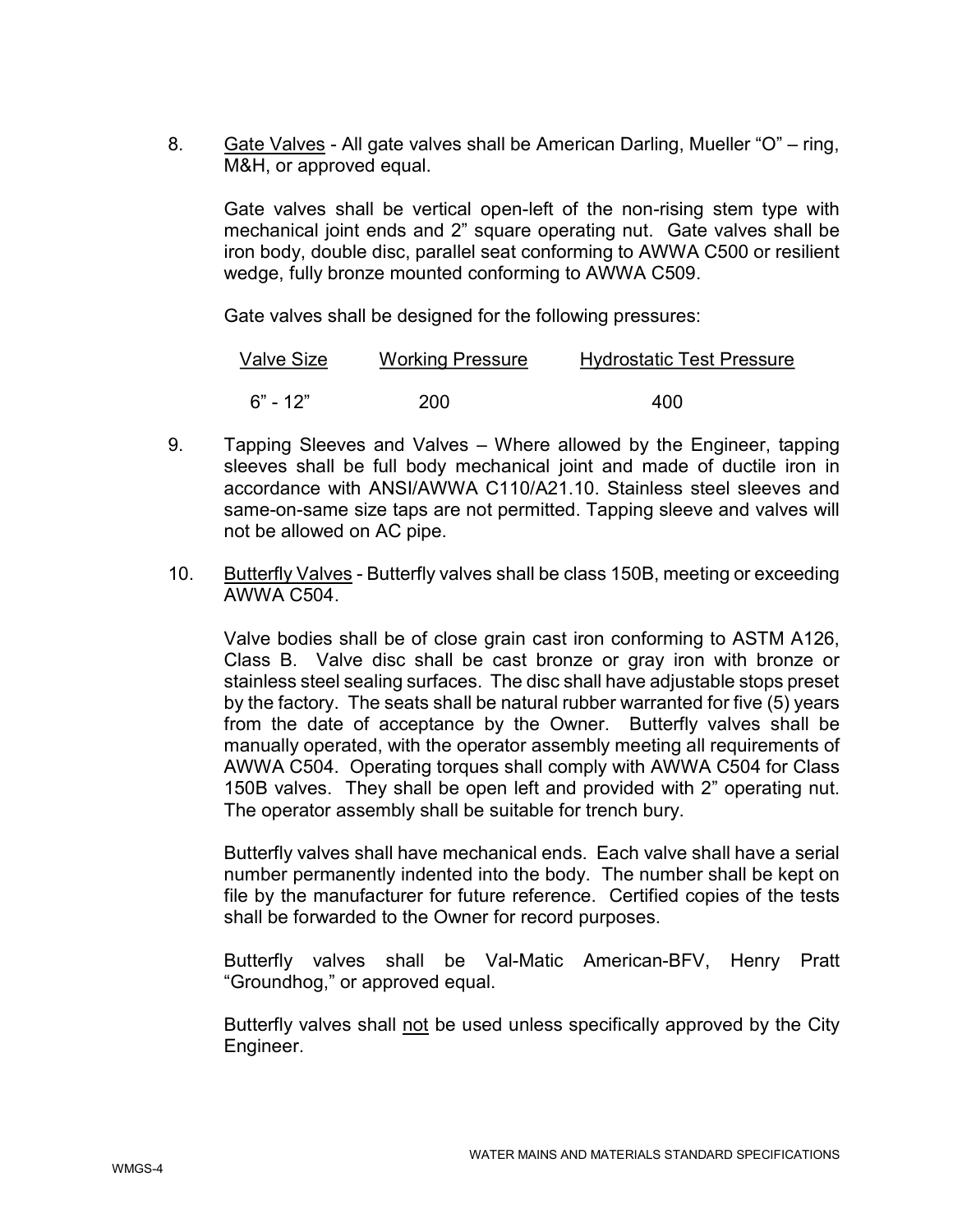- 11. Valve Boxes Adjustable valve boxes shall be subject to the approval of the Engineer and shall conform to ASTM A48 and shall be Tyler Union 562-S or approved equal. Valve boxes shall be of close-grained gray cast iron in two pieces, consisting of a lower base piece which shall be flanged at the bottom to fit around the stuffing box gland and rest on tamped backfill and not touch the valve assembly, and an upper part which shall be manufactured on the lower end such that it will screw connect over the lower part and the upper end being constructed in the form of a socket to receive the cover. The cover shall have cast on the upper surface, in raised letters, the word "WATER." Valve boxes shall be painted prior to shipment with a coat of protective asphaltum paint.
- 12. Hydrants Fire hydrants shall be of the compression type and shall be Mueller Super Centurion A421, American Darling 73-5, M&H 129, or approved equal, conforming to AWWA C502, designed for a minimum working pressure of 150 psi and a hydrostatic test pressure of 300 psi with the valve in both the open and closed position.

The hydrant valve opening shall be a minimum of  $4\frac{1}{2}$ ". Hydrants shall be equipped with two (2) 2½" hose nozzles and one (1) 5" Storz connection nozzle. All 2½" nozzles in the City Limits and in Northview Fire District shall have City of Sanford threads which are 3.112" x 8 threads per inch measured on the outside of the male diameter. All other 2½" nozzles shall be National Standard Thread. The Storz connection shall have a brass hydrant nozzle connection, hard anodized aluminum Storz ramps and lugs (hydrant and cap side), and require a high-torque Storz spanner wrench in order for the cap to be removed. All nozzles shall be provided with cap and cap retaining chain. Nozzles shall be bronze.

All hydrants shall have bronze seating. The hydrant shall meet all other requirements as shown in the City of Sanford standard details.

The upper hydrant operating stem within the bonnet shall be sealed and lubricated by means of an oil or grease bath. The operating nut shall be National Standard pentagon-type measuring 1½" from point to flat. Hydrants shall be open left.

The hydrant shoe shall be 6" in size, of the mechanical joint type.

Hydrants shall be of the "safety" type so that if the upper barrel is broken off, the hydrant valve will remain closed and reasonably tight. All fire hydrants shall be painted red with all hydrant bonnets painted with reflective white paint.

All hydrants shall be furnished with barrel and stem extensions as required for the final field location. Nominal minimum bury will be 3'. Payment will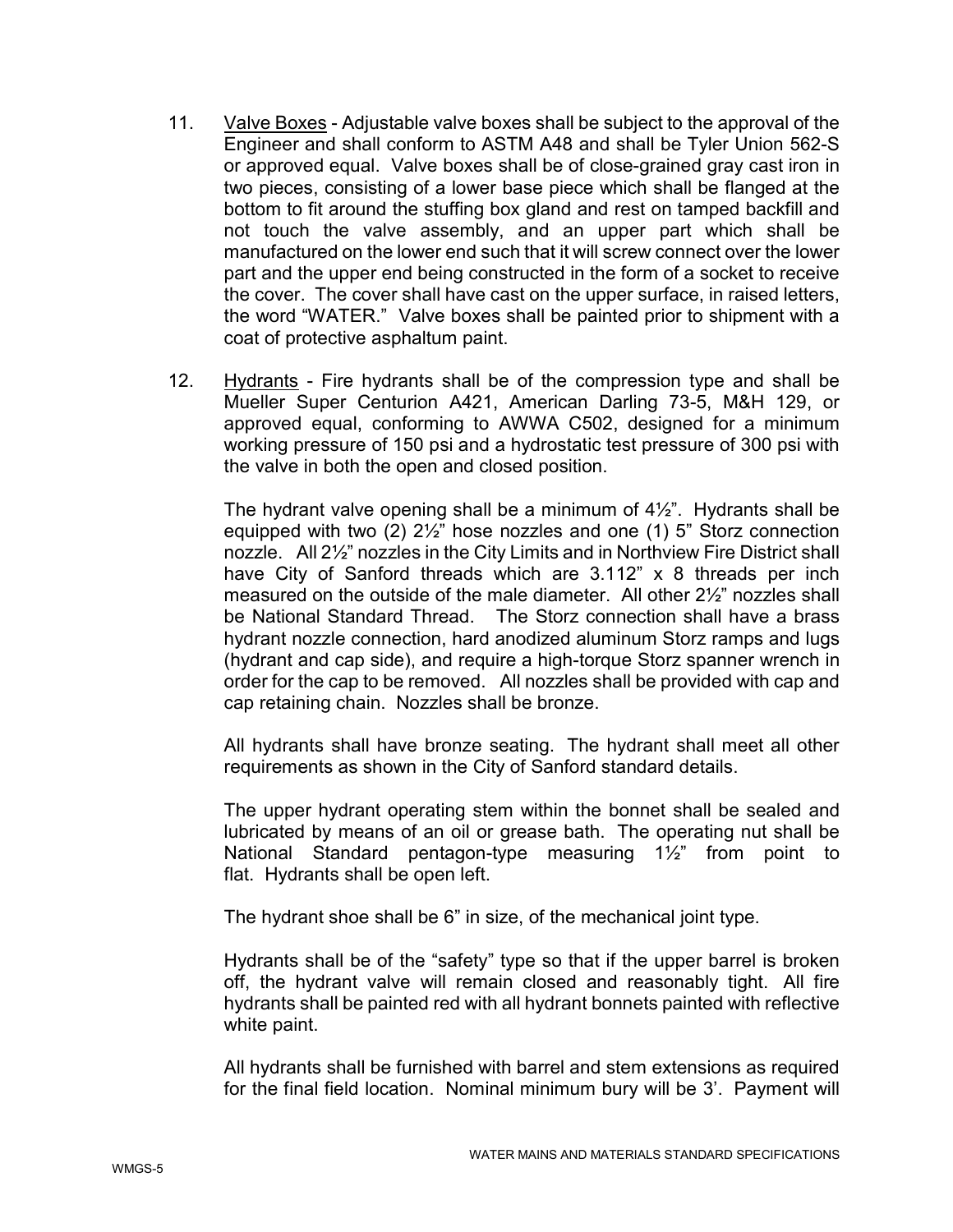be allowed for these extensions based on the unit price stated in the proposal.

- 13. Hydrant Tags Hydrant tags shall be manufactured from rust and corrosion resistant solid brass, Pollard Water sku PP69242 or equal. All tags shall be stamped with a unique identifier using Arial Narrow, 24-point font. Approximate dimensions shall be  $\frac{3}{4}$ " high, 2" wide. Bolt hole shall be 11/16 inches.
- 14. Copper Tubing Copper tubing used for water services shall be Type K, annealed copper tubing conforming to all requirements of ASTM B88. Fittings on water services shall be flared- or compression-type, made of cast copper conforming to ASME B16.
- 15. Meter Boxes Meter boxes shall be of gray cast iron conforming to ASTM A48 in two pieces, consisting of a lower base piece and a non-locking lid. Meters shall be furnished by from the City of Sanford unless otherwise specified.

Water service piping greater than 2" in size shall be ductile iron; water service piping less than or equal to 2" in size shall be type K soft copper. Water meter yokes shall be used on water meters of 1" or less in size.

For water meters greater than 1" and through 2" in size, custom setters shall be used. Only 17", long-body setters shall be allowed; short-body setters shall not be permitted.

Water meter boxes may be used for meters up through 2" in size. Water meters greater than 2" in size shall be installed in a water meter vault. Vaults shall be constructed with a meter bypass inside of the vault, and shall be constructed with positive gravity drainage or a sump pump, depending on site conditions, so as to ensure proper drainage of the vault. Meter vault boxes shall require submittal of sealed shop drawings for approval.

- 16. Corporation Stops Corporation stops shall be of brass or red brass alloy conforming with all requirements of ASTM B62. The inlet end shall be threaded for tapping according to AWWA C800 and the outlet end shall be a compression fitting suitable for copper tubing.
- 17. Connections All connections shall have either a reduced pressured zone backflow preventer, double check valve, or other protection devices approved by the City Engineer and the Department of Environmental Health. All protection devices shall be above-ground. Positive gravity drainage is required on all reduced pressure zone backflow preventers.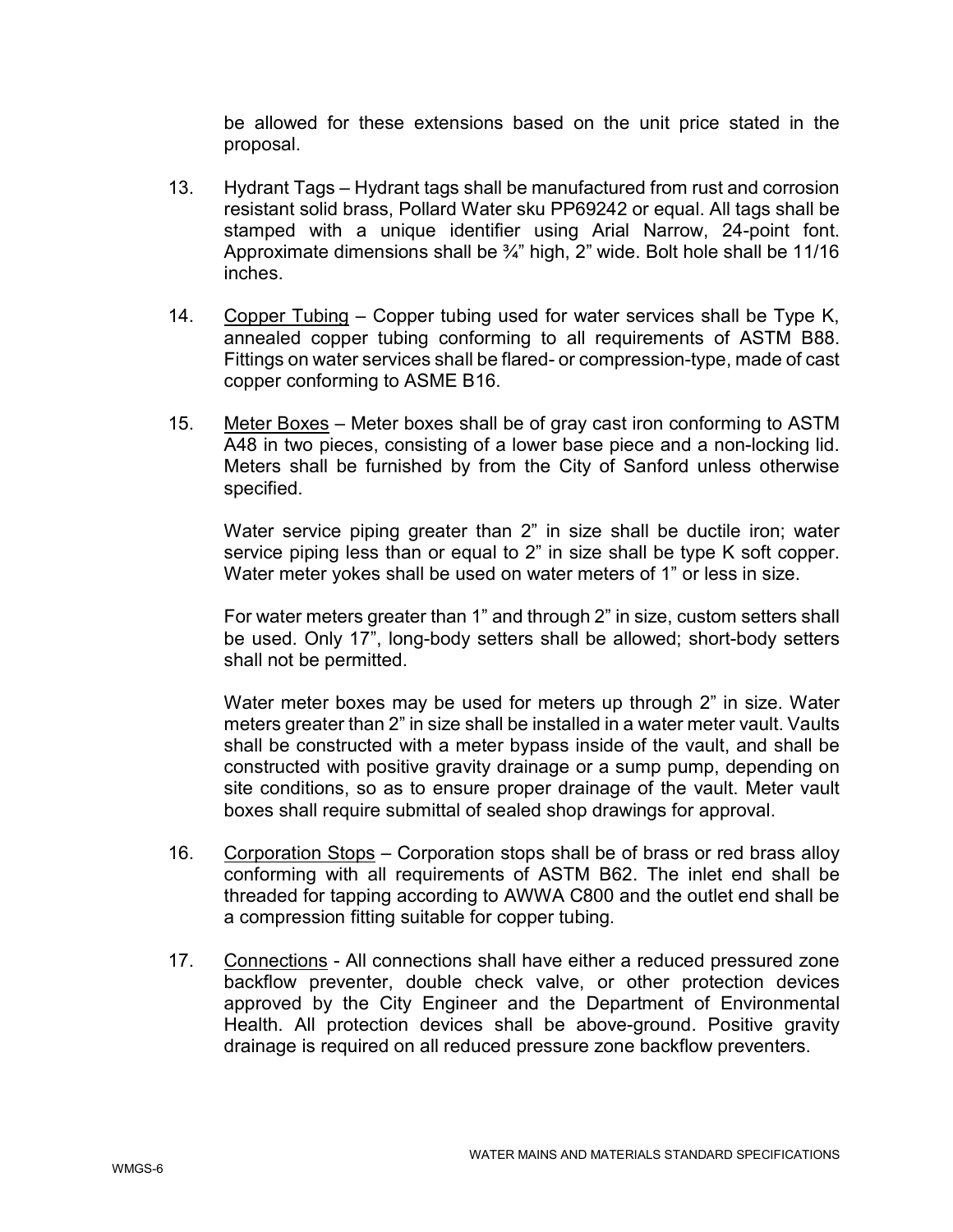# B. CONSTRUCTION METHODS

1. General - Water mains shall be installed in strict accordance with plans and these specifications. Work shall be planned and arranged so that the existing service shall be interrupted to the least possible degree. Access to property along the route of proposed construction shall be maintained at all times. The Contractor shall coordinate any water service interruptions with the City a minimum one week notice prior to interruption of a water service. The City will develop the allowable cut-off schedule which may require afterhours work, such as night and weekend work, to accommodate user needs. Once the schedule is provided by the City, the Contractor may proceed according to the schedule which is subject to alteration or cancellation by the City on short notice.

Only City staff shall operate valves that are owned by the City. The Contractor may operate all valves that are newly installed by the contractor prior to acceptance by the City and prior to the valves being placed in operation.

- 2. General Construction Safety
	- a. The Contractor and any subcontractors shall be responsible for the total compliance to all federal, state, and local ordinances, laws and regulations as it relates to safe construction practices and to protecting the employees and the public's general health.
	- b. The Contractor shall ensure that all Occupational Safety and Health Administration (OSHA) regulations and standards are followed during all phases of the construction project.
	- c. The City shall not be responsible for making the Contractor adhere to these OSHA regulations and standards. However, the City may report known violations or unsafe practices to the appropriate enforcement agency.
- 3. Trench Excavation Excavation shall be made to the lines and grades as directed by the Engineer or as shown on the plans. The width of the trench shall not be more than is necessary for proper installation of the pipe. Depth of the trench shall, generally, be such as to provide a minimum depth of cover over the pipe of 3' below the finished grade of the street or ground.

Bell holes shall be hand dug at each joint to permit proper joint installation. Bottom of the trench shall be shaped to support the pipe throughout its entire length. It shall be the responsibility of the Contractor to provide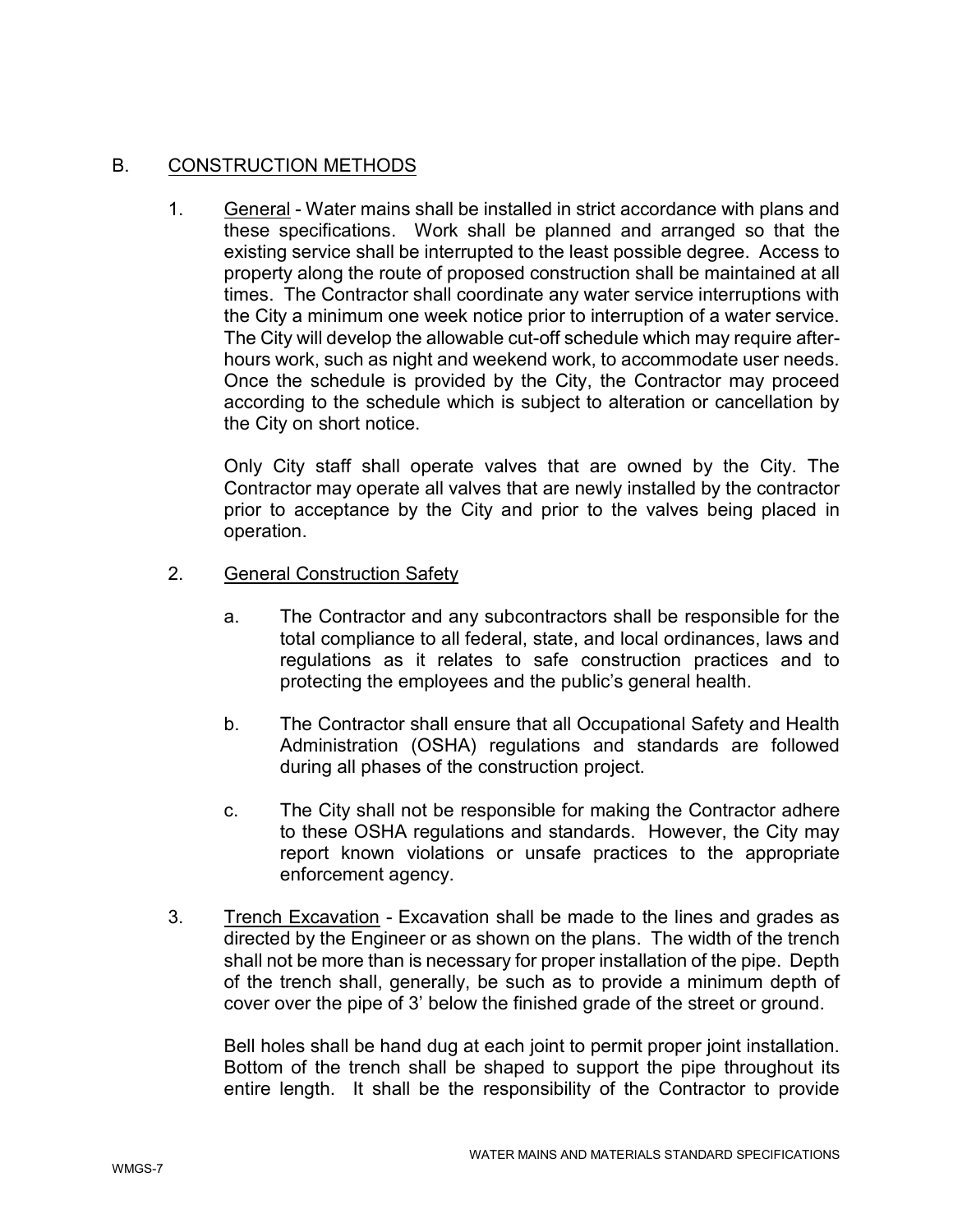adequate bearing for all pipe lines laid in uncertain soil conditions. If the trench bottom is softened by rain, flooding, or other causes, the unsuitable material shall be removed and replaced with suitable material properly shaped and tamped to grade. The Contractor shall, however, make efforts to prevent surface water from flowing into the trench. The Contractor shall, at his expense, remove any water which may accumulate in the trench by pumping or other approved means. The Contractor shall make every effort to prevent water and other materials from entering the pipe during construction. At the end of the day the line shall be plugged or capped and the trench filled in to protect the line. The use of timber or other material to support the pipe shall not be used. If rock is encountered, the excavation shall be carried to such depth below the established grade as to provide clear space of not less than 6" between the rock at any point along the line. This space shall be filled with suitable material or stabilizing material and shall be included in the unit price for pipe as stated in the proposal. All excavation is unclassified. Cost of any rock excavation shall be included in the unit price bid per linear foot for pipe, complete in place. If blasting is allowed by the Owner, the Contractor shall obtain the proper permits from the Fire Department before bringing explosives to site or using explosives on site. The Contractor shall be responsible for any damage done to adjacent structures, properties, or other site improvements

- 4. Boring and Jacking Shall be performed in a manner that will not interfere with the operation of any street, highway, railway, or other facility, and will not weaken or damage the roadbed or structure. See below for more information which include casing and jacking pipe and excavation for approach trenches and pits.
- 5. Pipe Laying Shall be accomplished in accordance with the pipe manufacturer's published instructions and with AWWA C600 and C605. At least 36 inches of cover shall be provided. Additionally, a minimum distance of 12 inches shall be maintained between the outside of a water main and the outside of other utilities. All pipe shall be installed by experienced, skilled workmen. Pipe shall be laid with straight and smooth lines and to the grades indicated on the plans, with all joints perfectly fitted. Changes in alignment or grade without fittings shall be made uniformly with several joints, with deflection at joint not to exceed the recommendations of the pipe manufacturer.
- 6. Backfilling After the pipe has been satisfactorily installed, the trench shall be backfilled with approved material free from large stones or clods in 6" layers, loose measurement, and shall be thoroughly tamped and compacted with a rapid hitting mechanical tamper capable of exerting at least 185 lbs/square foot of tamping area per blow. Other mechanical equipment may be used if approved by the Engineer. The backfill material shall be moistened when necessary, in the opinion of the Engineer, to obtain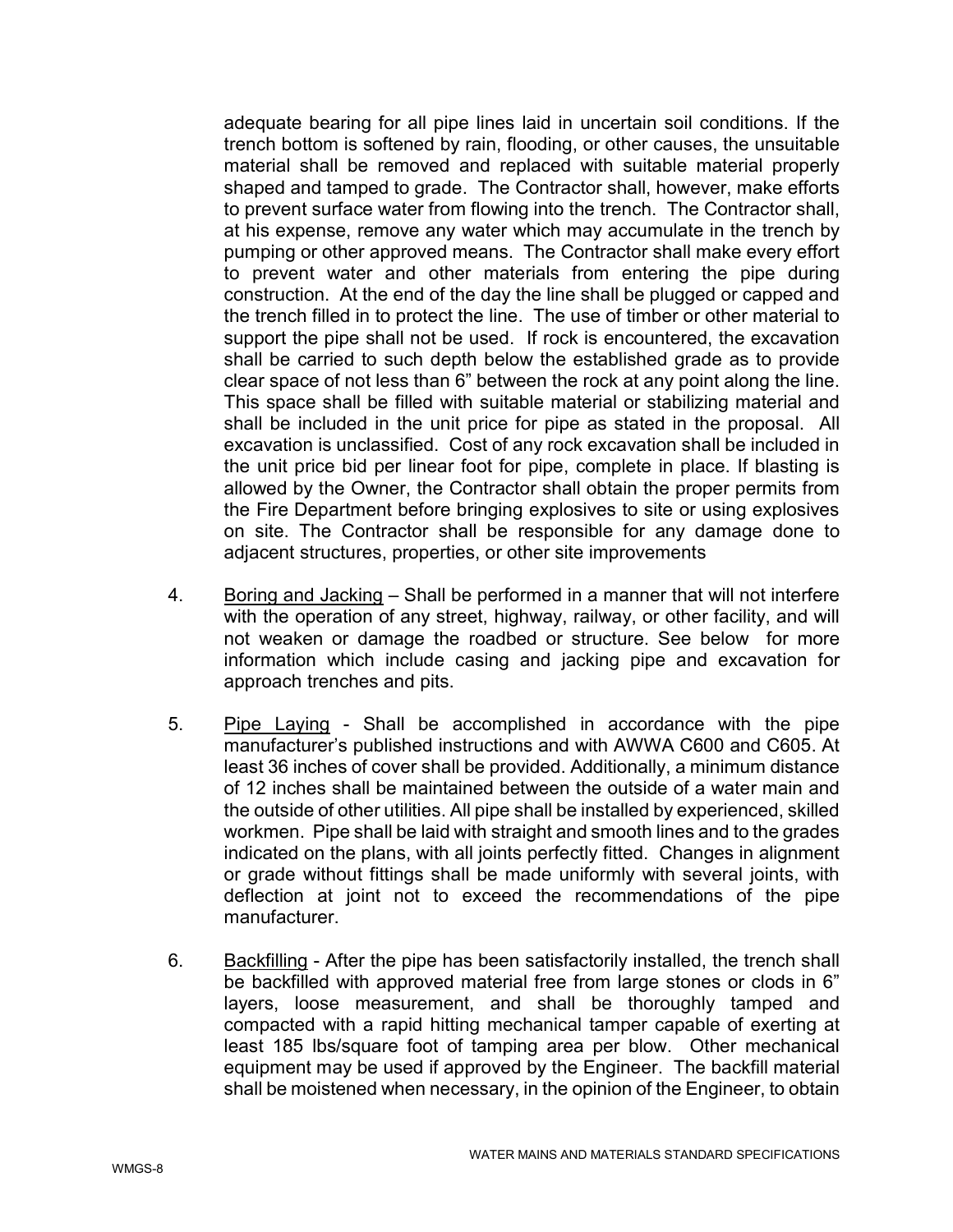desired compaction. Water settling or puddling shall not be permitted. The backfilling shall be done on each side of the pipe simultaneously to prevent possible displacement of the pipe. Any material not suitable for use in backfilling in the opinion of the Engineer, shall be removed and suitable material hauled in at the expense of the Contractor. After backfilling has been completed, the Contractor shall thoroughly clean the street of all dust and dirt by brooming and/or washing with water. Backfill within State Highway rights-of-way shall conform to State Highway specifications.

7. Water Main Crossing Sewer/Reclaimed Water Distribution Lines - Whenever it is necessary for a water main to cross over or under a sewer/reclaimed water distributions line, the water main shall be laid a minimum vertical distance of 18 inches from the outside of the water main and the outside of the sewer/reclaimed water distribution line, either above or below the sewer, with preference to the water main located above the sewer. One full length of water pipe shall be located so that both joints will be as far from the sewer/reclaimed water distribution line as possible.

Whenever it is necessary for a water main to cross under a sewer/reclaimed water distribution line, both shall be constructed of ductile iron pipe materials and with joints equivalent to water main standards for a distance of ten feet (10') on each side of the crossing. A section of water main pipe shall be centered at the crossing. Both the water main and sewer reclaimed water distribution line shall be pressure tested to assure water tightness prior to backfilling.

Water mains shall be laid at least 10 feet laterally from existing or proposed sewers, unless local conditions or barriers prevent a 10-foot lateral separation, in which case:

(1) the water main shall be laid in a separate trench, with the elevation of the bottom of the water main at least 18 inches above the top of the sewer; or

(2) the water main shall be laid in the same trench as the sewer, with the water main located at one side on a bench of undisturbed earth and with the elevation of the bottom of the water main at least 18 inches above the top of the sewer.

Water lines shall be located at least 10 feet horizontally from or at least 18 inches above water pipes carrying treated and disinfected wastewater in reclaimed water distribution lines.

8. Installation of Hydrants and Valves - Hydrants shall be set plumb as indicated on the plans with the pumper connection 18" above grade. Hydrants shall be set on a slab of concrete 15" square x 4" thick. The back of the hydrant, opposite the pipe connection, shall be firmly blocked against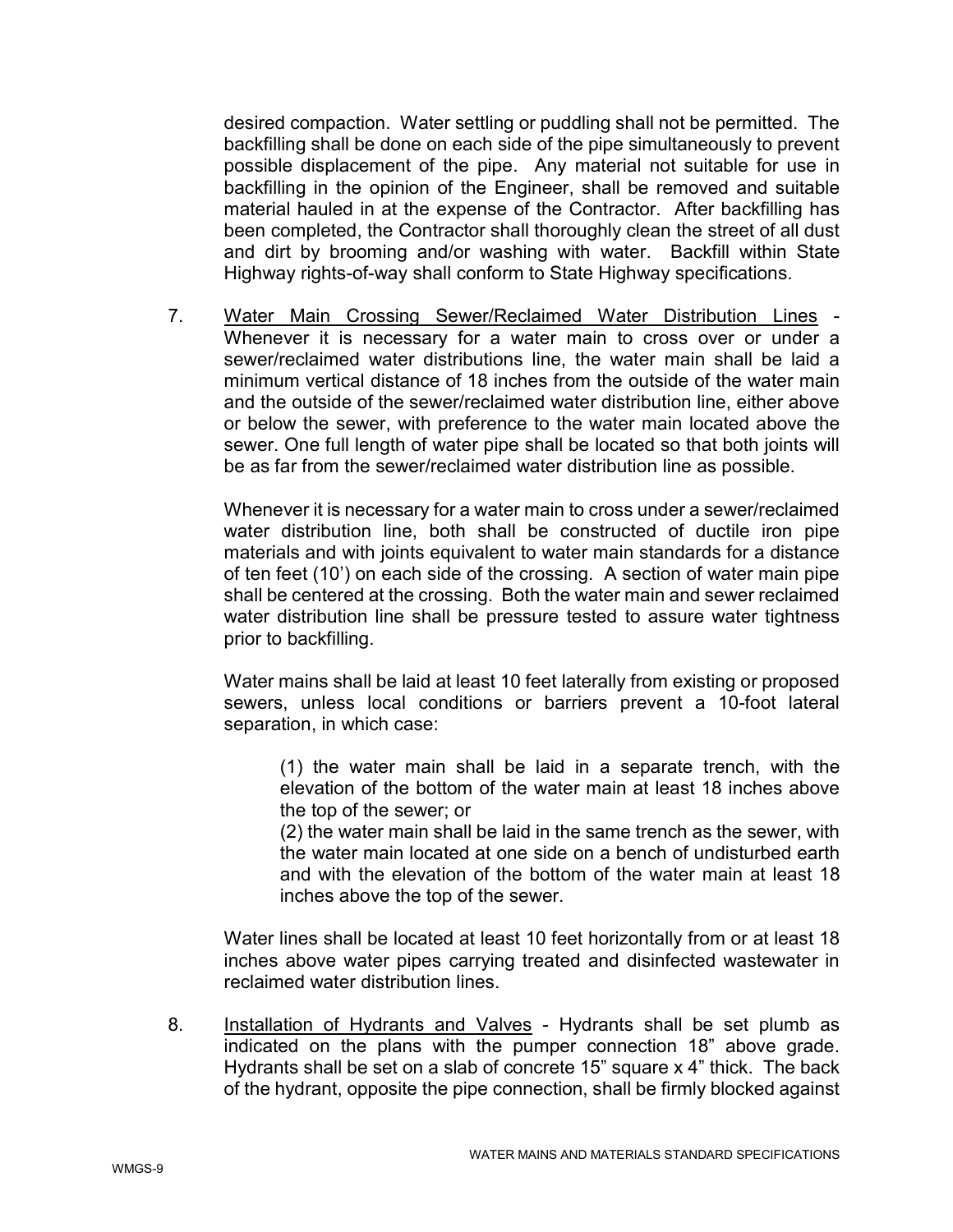the vertical face of the trench with poured-in-place concrete to prevent the hydrant from blowing off the line and, in addition, bridle rods and rod collars shall be used (see details "Typical Pipe Tie Rods"). Bridle rods and collars shall not be less than 5/8" diameter stock and shall be protected by a coat of bituminous paint. Joint restraint, if specified, shall be accomplished using manufactured restrained joint pipe systems or mechanical joint fittings with gripper glands such as Megalug by EBAA Iron, Grip Ring by Romac Industries or an approved equal. A minimum of 7 cubic feet of stone shall be placed around the hydrant base to ensure drainage. The backfill around hydrants shall be thoroughly compacted to grade line. Hydrants and valves shall have the interior cleaned of all foreign matter before installation. Stuffing boxes shall be tightened and the hydrant or valve shall be inspected in both the open and closed position to see that all parts are in working condition. Normal hydrant installations shall be within and as near as possible to the right-of-way limit. Normal valve installation for hydrants will be no greater than three feet (3') from the main line.

Until accepted by the City, all hydrants shall be bagged or tagged as out of service.

- 9. Valve Box Installation Valve boxes shall be installed on each valve. The bell of the valve box shall completely enclose the valve operating nut and shall be seated on tamped backfill and shall not touch the valve assembly. When valve boxes are located in pavement, the box shall be adjusted to finished street grade by a method approved by the Engineer. When valves are located out of pavement, the boxes shall be adjusted to finish grade by a method approved by the Engineer, and surrounded by a precast concrete donut or a poured concrete block two feet (2') square and six inches (6") thick one-half inch (½") from the top. Normal valve box installations shall be flush with the edge of pavement.
- 10. Service Taps All service taps will be made according to City of Sanford standard details. Any services being reconnected will be brought up to the City's specifications which includes, but is not limited to, the replacement of the service saddle, service line with K copper tubing, corporation stop, meter stop, yoke, dual check valve, expansion wheel, meter box, or gate valve with riser (for lines larger than 1").

Service taps will be made by boring from main line to the existing meter. Any disturbed pavement, curbs, sidewalks, etc., will be restored by the Contractor. Open cuts will only be allowed on an individual basis upon approval of City Engineer.

11. Hydrostatic Pressure Testing of Water Mains - Upon completion of water mains, the Contractor shall hydrostatically test between each main line valve. The Contractor shall furnish a suitable test pump, measuring device,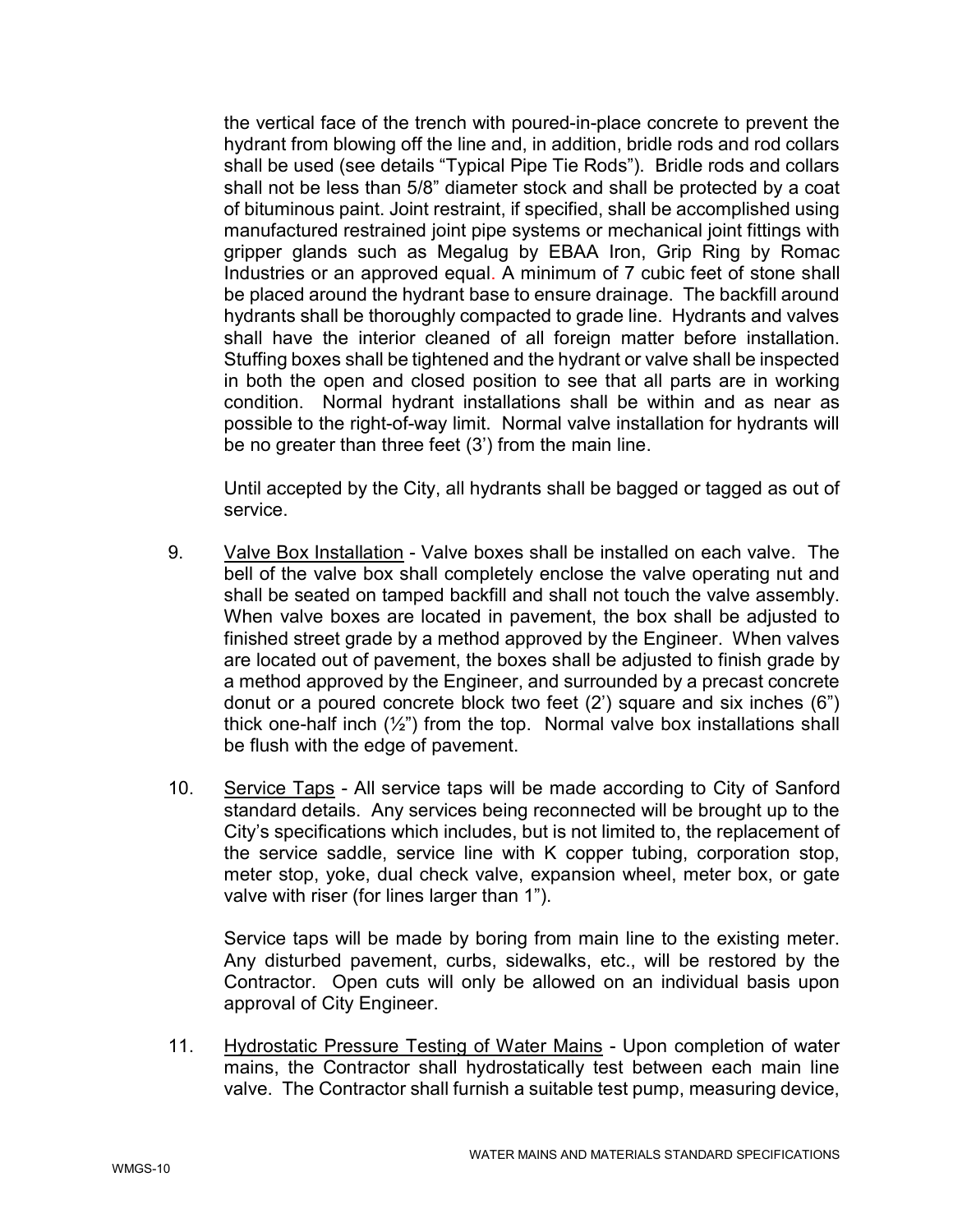materials, labor, equipment, etc., to perform the test to the satisfaction of the Engineer. Hydrostatic testing of ductile iron mains shall be in accordance with AWWA C600 and hydrostatic testing of PVC mains shall be in accordance with AWWA C605.

The line shall be filled slowly, with care being taken to ensure complete removal of air from the line. The Contractor shall install, at their expense, any corporation stops which may be required for this purpose. Corporation stops should be rated for the design pressure of the pipeline. After the line has been filled, each portion between valves shall be hydrostatically tested to a pressure of not less than 1.25 times the stated working pressure of the pipeline measured at the highest elevation along the test section and not less than 1.5 times the stated working pressure at the lowest elevation of the test section and maintained for a period of at least two (2) hours. The testing allowance shall be defined as the maximum quantity of makeup water that is added into a pipe undergoing hydrostatic pressure testing, or any section thereof, in order to maintain pressure within 5 psi of the specified test pressure. Testing allowances for ductile iron and PVC mains shall not exceed those defined in AWWA C600 and AWWA C605, respectively. Any visible leakage shall be repaired to a water-tight condition. Defective materials disclosed by the test shall be replaced at no additional cost to the City and the test repeated. The cost of all testing shall be included in the unit price per foot of the pipe. Care will be taken to maintain the pipe in a reasonable sanitary condition during installation.

12. Disinfection of Water Main - Before being chlorinated, the entire line shall be thoroughly flushed at a rate to produce a minimum flow of 3 feet per second in all parts of the pipe, to remove mud and other foreign materials. The flushing shall be done after the pressure tests on the line are made. If necessary, the contractor shall furnish, at his expense, any tap necessary to produce the proper flow for flushing.

The line shall be chlorinated in accordance with AWWA C651, continuous feed method, except as may be specified otherwise. Chlorine may be applied by the following methods: Liquid Chlorine Gas-Water Mixture, Direct Chlorine Gas Feed, or Calcium Hypochlorite and Water Mixture.

The chlorinating agent shall be in accordance with AWWA C651 and AWWA B300-10, and shall be applied at the beginning of the section adjacent to the feeder connection and shall be injected through a corporation cock, hydrant or other connection ensuring treatment of the entire line. Swimming pool chlorine or similar shall not be used for disinfection. Powdered hypochlorite and hypochlorite tablets shall not be added directly to piping systems.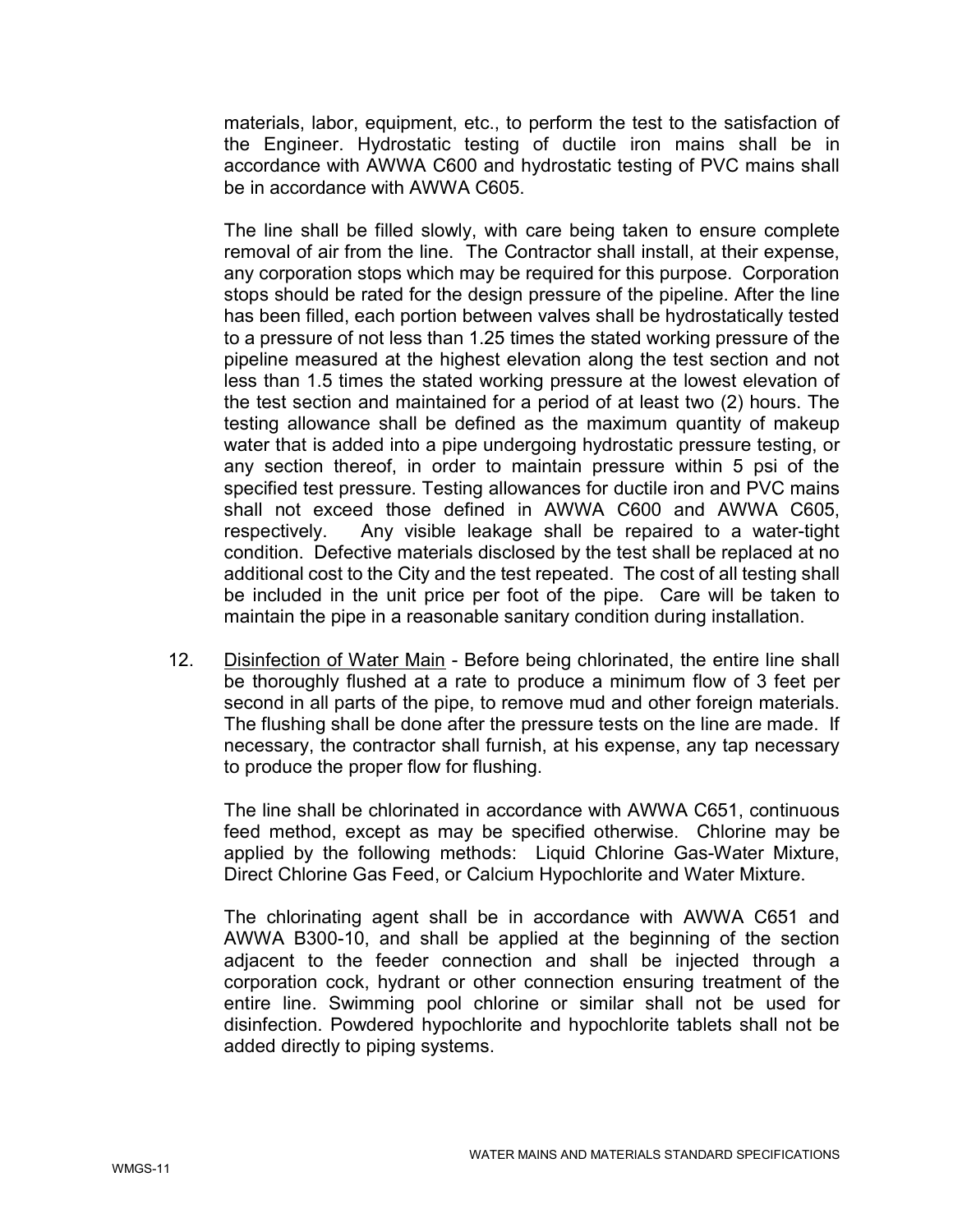Water shall be fed slowly into the new line with chlorine applied in amounts to produce a concentration of 65% free chlorine solution entering the pipe. The solution shall be added so as to cause the line to have a uniform minimum concentration not less than 50 ppm total chlorine immediately after introduction. The table below provides the required quantity of 65% sodium hypochlorite solution to be applied to each 1,000' section of water line to yield the specified minimum concentration of 50 ppm:

| <b>Nominal Pipe</b><br><b>Diameter</b><br>(inches) | <b>Pounds Concentrated</b><br>Sodium Hypochlorite<br>(65%) per 1,000-feet of<br>Pipe) |
|----------------------------------------------------|---------------------------------------------------------------------------------------|
| 2                                                  | 0.10                                                                                  |
| 3                                                  | 0.24                                                                                  |
| 4                                                  | 0.42                                                                                  |
| 6                                                  | 0.94                                                                                  |
| 8                                                  | 1.68                                                                                  |
| 10                                                 | 2.61                                                                                  |
| 12                                                 | 3.77                                                                                  |
| 14                                                 | 5.13                                                                                  |
| 16                                                 | 6.70                                                                                  |
| 20                                                 | 10.51                                                                                 |
| 24                                                 | 15.10                                                                                 |

Chlorine application shall continue until the entire main is filled with chlorinated water. The chlorinated water shall be retained in the main for at least 24 hours. At the end of this 24-hour period, a residual of not less than 10 mg/L free chlorine shall be produced in all parts of the line.

The Contractor shall coordinate all disinfection activities with the City and the Engineer. During the chlorinating process all new valves and accessories not yet accepted by the City shall be operated by the Contractor. The City shall operate all existing valves. All valves on the lines being disinfected shall be opened and closed several times during the disinfection contact period, except those used to isolate the pipe from the main system. After chlorination, the water shall be flushed from the line at its extremities until the replacement water tests are equal chemically and bacteriologically to those of the permanent sources of supply. Contractor shall coordinate with the City to collect the samples, have necessary tests conducted by a State Certified Laboratory, and to provide a certificate of same. The number and locations of samples to be collected and tested shall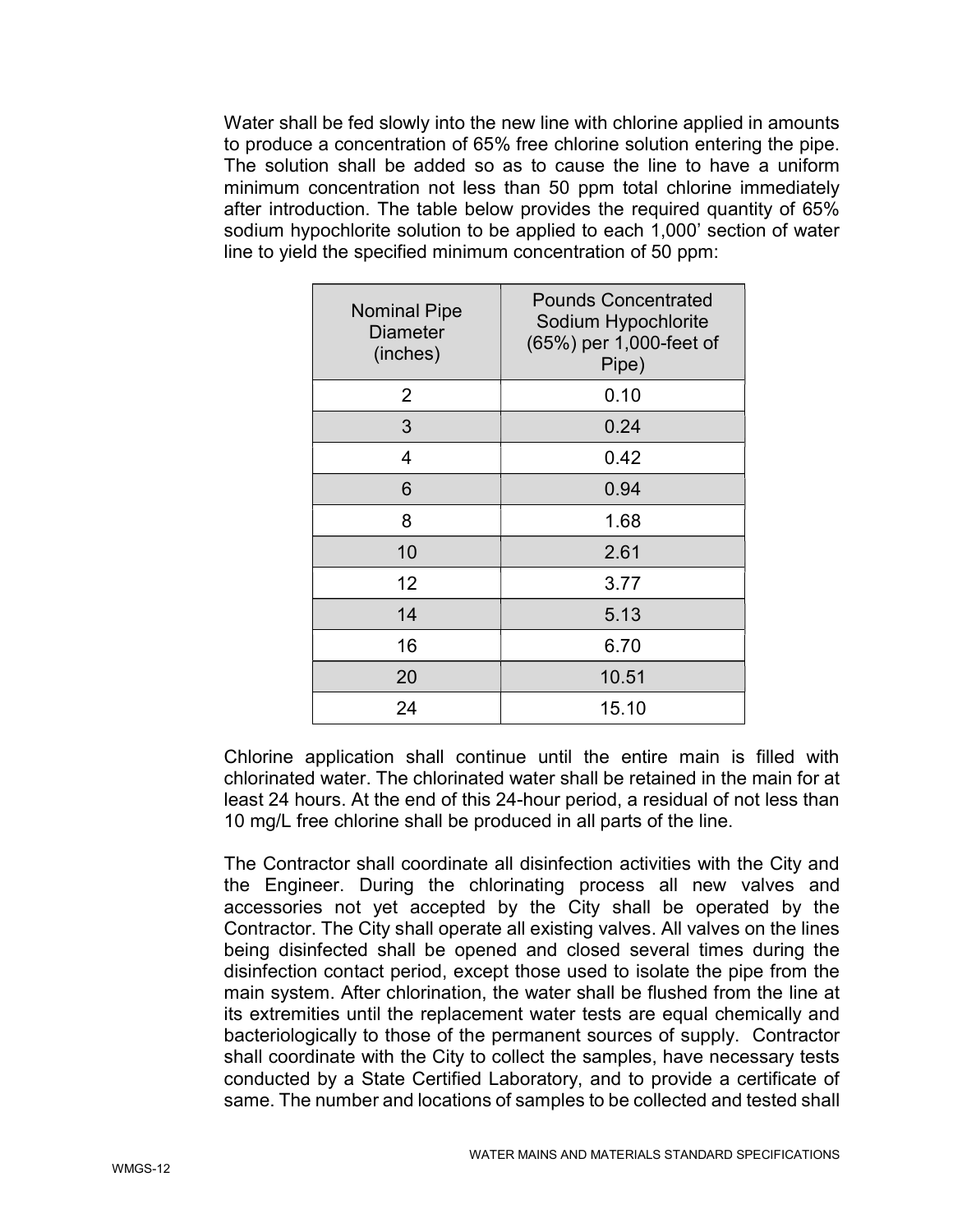be per AWWA C651. The cost of the samples and tests shall be the responsibility of the Contractor.

If test results are unsatisfactory, the Contractor shall re-flush and re-sample the line at no additional cost to the City. If check samples fail, then the disinfection procedure shall be repeated until two (2) consecutive tests, taken 24 hours apart, provide acceptable results. Following completion of disinfection and testing, the Contractor shall replace permanent system devices that were removed during disinfection activities.

## C. METHOD OF MEASUREMENT

- 1. D.I. and PVC Pipe Pipe will be measured from the bell or connection at the end of the line, such measurements to be made through all intermediate valves and fittings. Where changes in size or direction occur, measurement shall be to the center of the connecting fitting. In the case of hydrant branches, measurement shall be from the center of the main to the center of the hydrant barrel. Such measurement shall include the total linear feet of pipe installed, complete, in place, and accepted by City or Engineer, including the furnishing of labor, tools, materials, and equipment necessary for benching, laying pipe, jointing, testing, sterilization, backfilling, and all other necessary incidentals.
- 2. Valves Valves shall be counted by unit, complete in place and accepted by City or Engineer, including tapping valve and boxes.
- 3. Tapping Sleeves and Valves Tapping sleeves and valves shall be counted by each connection installed, including all labor, equipment, and materials to furnish and install.
- 4. Ductile and Cast Iron Fittings Fittings shall be measured individually or by weight as indicated on the bid sheet, for fittings complete in place and accepted by City or Engineer.
- 5. Hydrant Assemblies Hydrant assemblies, including the hydrant, leg, tee, and valve, shall be counted by unit, when complete in place and accepted by City or Engineer.
- 6. Service Tap Assemblies Tap assemblies, including saddle, yoke, corporation stop, and meter box, will be counted by unit, complete in place and accepted by City or Engineer, including connection of old services and new installations, and restoration of grass, pavement, curb and gutter and sidewalk, etc.
- D. BASIS OF PAYMENT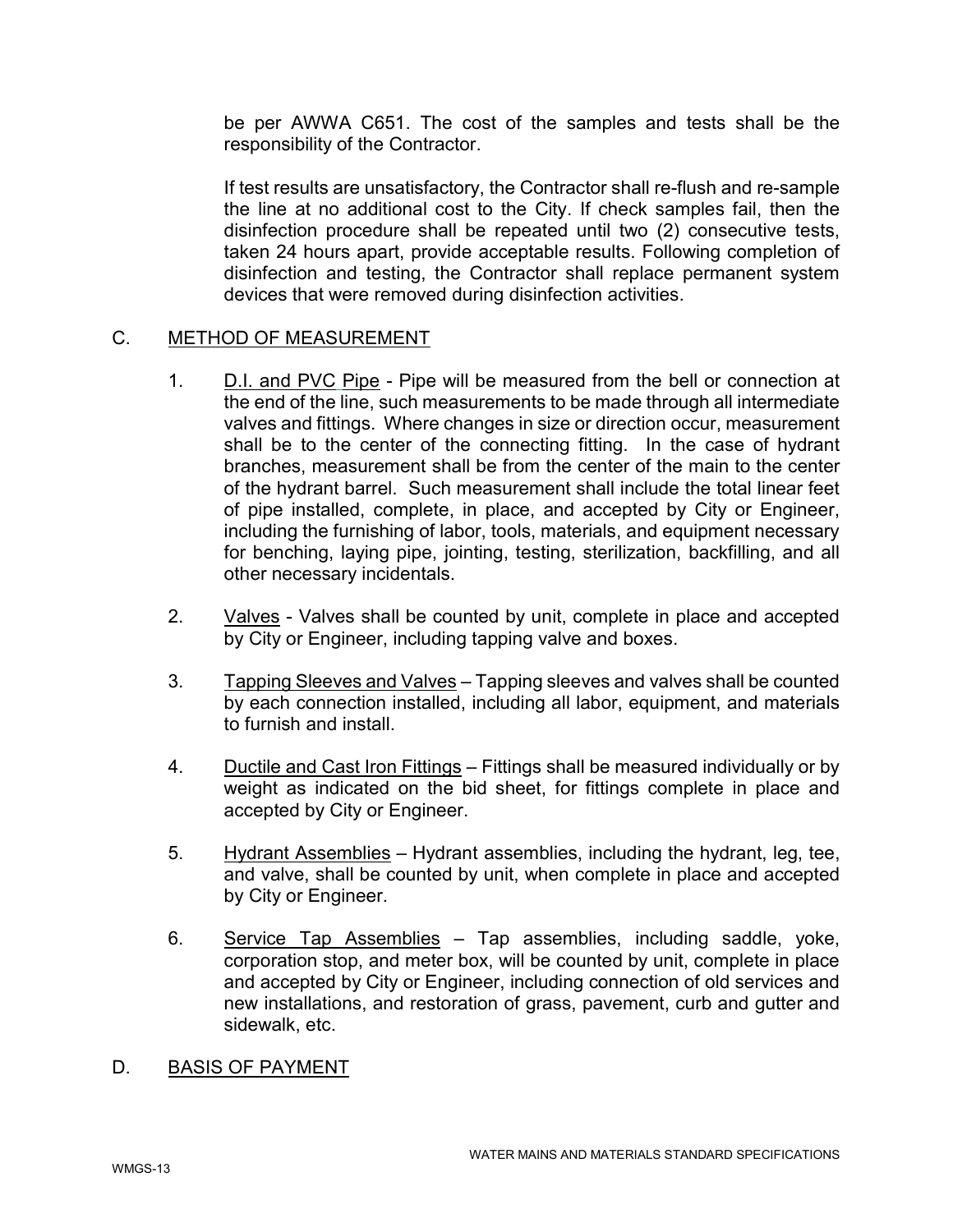Payment will be made for all items based on the unit and lump sum prices stated in the proposal and measured as previously described. The prices stated in the proposal shall cover all work required to properly install the water mains complete with all necessary appurtenances in accordance with the plans and specifications.

# BORING AND JACKING ADDITIONAL INFORMATION

## Scope of Work

- 1. Furnish all labor, equipment, materials, and incidentals necessary for installing encasement pipe and carrier pipes under highways, railroads, streets, or other locations by the bore and jack method as specified herein.
- 2. Perform construction in a manner that will not interfere with the operation of any street, highway, railway, or other facility, and will not weaken or damage the roadbed or structure. Furnish and maintain barricades and lights to safeguard traffic and pedestrians as required by authorities having jurisdiction until such time as the operation has been completed. It is the contractor's responsibility to provide and maintain any and all devices necessary to ensure the safety of employees, pedestrians, and the general public at all times until full project completion.
- 3. The omission from the Drawings and Specifications of any details required for the satisfactory installation of the work in its entirety shall not relieve the CONTRACTOR of full responsibility for providing such necessary items.

## Section Includes

- 1. Casing and jacking pipe.
- 2. Excavation for approach trenches and pits.

## REFERENCE STANDARDS

- A. American Association of State Highway and Transportation Officials:
	- 1. AASHTO HB-17 Standard Specifications for Highway Bridges.
- B. American Railway Engineering and Maintenance-of-Way Association:
	- 1. AREMA Manual for Railway Engineering.
- C. American Welding Society:
	- 1. AWS D1.1 Structural Welding Code Steel.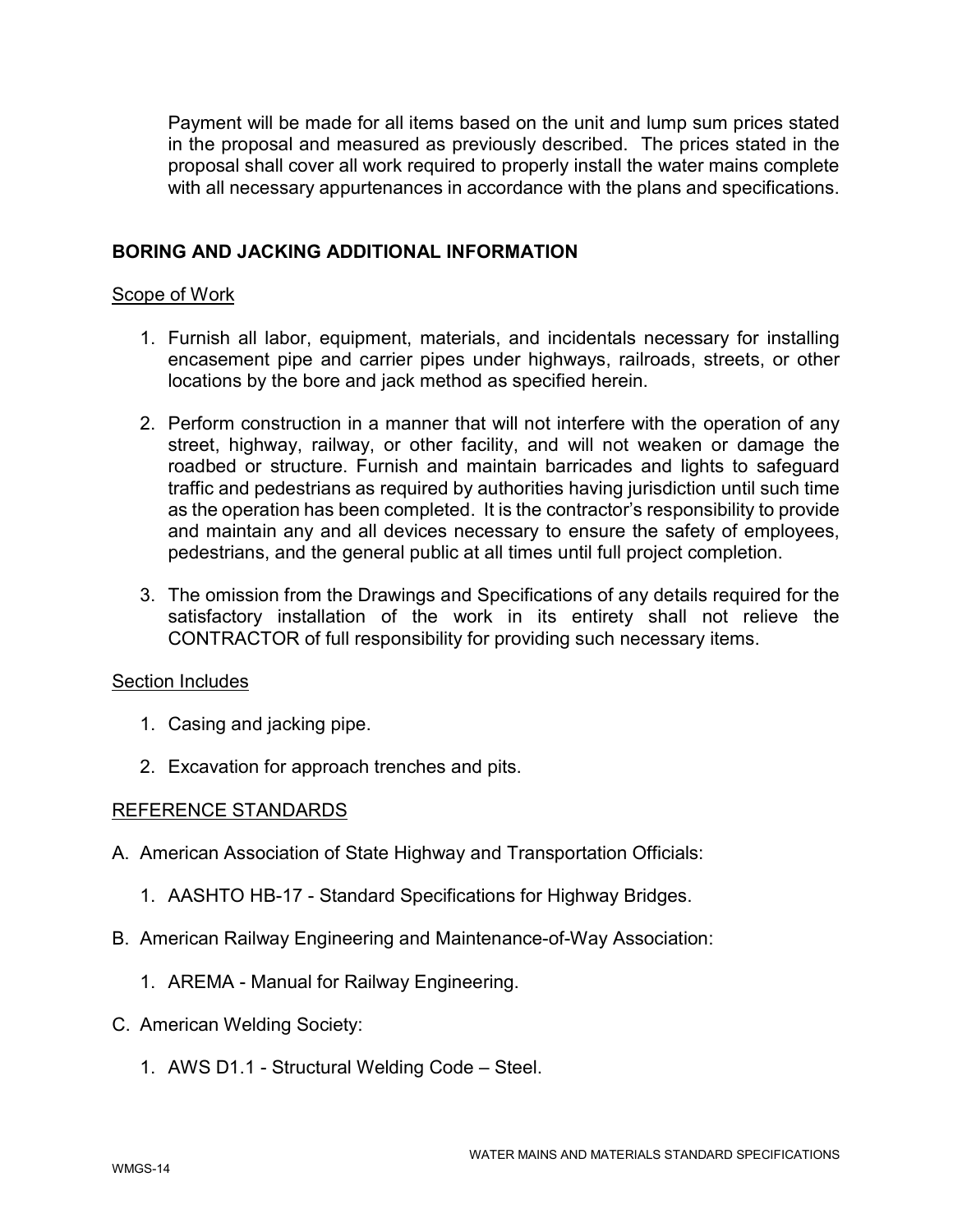- D. ASTM International:
	- 1. ASTM A36 Standard Specification for Carbon Structural Steel.
	- 2. ASTM A139 Standard Specification for Electric-Fusion (Arc)-Welded Steel Pipe (NPS 4 and Over)
	- 3. ASTM C33 Standard Specification for Concrete Aggregates.
	- 4. ASTM C150 Standard Specification for Portland Cement.
- E. National Utility Contractors Association:
	- 1. NUCA Guide to Pipe Jacking and Microtunneling Design.
- F. State of North Carolina Department of Transportation
	- 1. Standard Specifications for Roads and Structures, latest revision
	- 2. Policies and Procedures for Accommodating Utilities on Highway Rights of Way
- G. Occupational Safety and Health Administration
	- 1. Safety and Health Regulations for Construction

## **COORDINATION**

- A. For all work within the Department of Transportation right-of-way, notify the appropriate office of the Department of Transportation at least 72 hours prior to beginning construction.
- B. No blasting will be done without prior written approval of the Department of Transportation. If requested, furnish the Department of Transportation with details of the proposed blasting method.
- C. At all times, ensure the free and unobstructed use of the right-of-way for the passage of traffic without delay or danger to life, equipment, or property.

## PREINSTALLATION MEETINGS

A. All parties, including the OWNER, ENGINEER, CONTRACTOR, installer, any subs and the product manufacturer, shall meet prior to any work is started to review the specification and discuss job specific expectations, needs and requirements.

## **SUBMITTALS**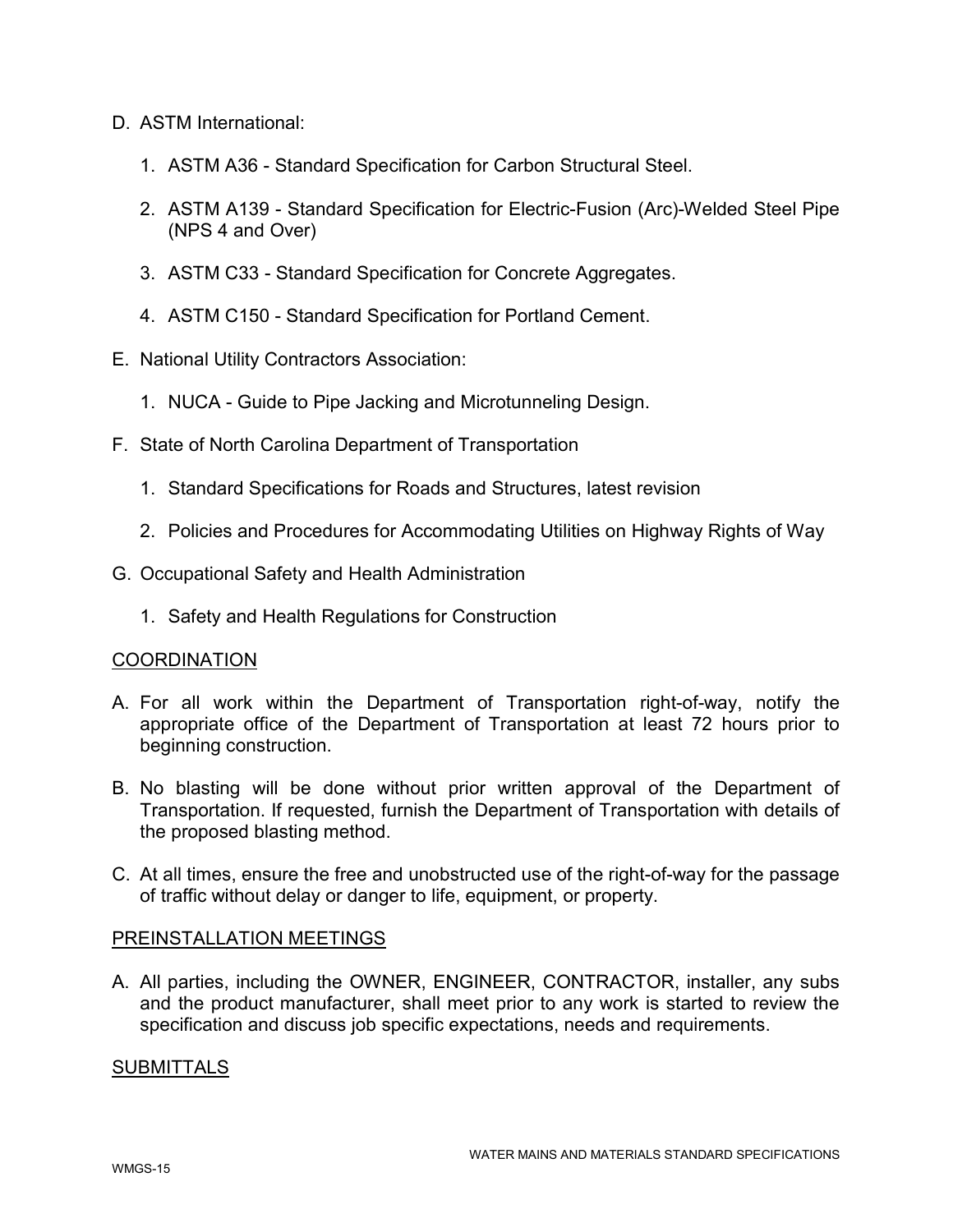- A. Product Data: Submit product data on steel casing pipe, casing spacers, and end seal materials.
- B. Shop Drawings:
	- 1. Indicate details of casing, jacking head, sheeting, and other falsework for trenches and pits, and support for excavation, field sketches, and other details to complete **Work**
	- 2. Indicate relationship of proposed installation to existing facilities and/or natural features over installation, angle of installation, right-of-way lines, and general layout of built facilities.
	- 3. Indicate cross-section(s) from field survey, showing installation in relation to actual profile of ground.
	- 4. Submit description of proposed construction plan, dewatering plan, and plan to establish and maintain vertical and horizontal alignments.
- C. Delegated Design Submittals: Submit signed and sealed Shop Drawings with design calculations and assumptions for shoring and bracing.
- D. Submit emergency response procedures to handle situations when conduit is compromised and jeopardizes safety or integrity of installation.
	- 1. If any movement or settlement occurs which causes or might cause damage to existing facilities or structures over, along, or adjacent to the work, immediately stop any and all work except that which assists making the work secure and prevents further movement, settlement, or damage. Resume installation activities only after all necessary precautions have been taken to prevent further movement, settlement or damage, and repair the damage, at no additional cost to the OWNER, to the satisfaction of the ENGINEER.
- E. Submit written report results of visual check of entire length of casing prior to installation of carrier to verify that there are no voids or defective joints.
- F. Qualifications Statements:
	- 1. Submit qualifications for installer and licensed professional.
	- 2. Welders: Qualify procedures and personnel according to AWS D1.1.

## CLOSEOUT SUBMITTALS

A. Project Record Documents: Record actual locations of casing, carrier pipe, and invert elevations.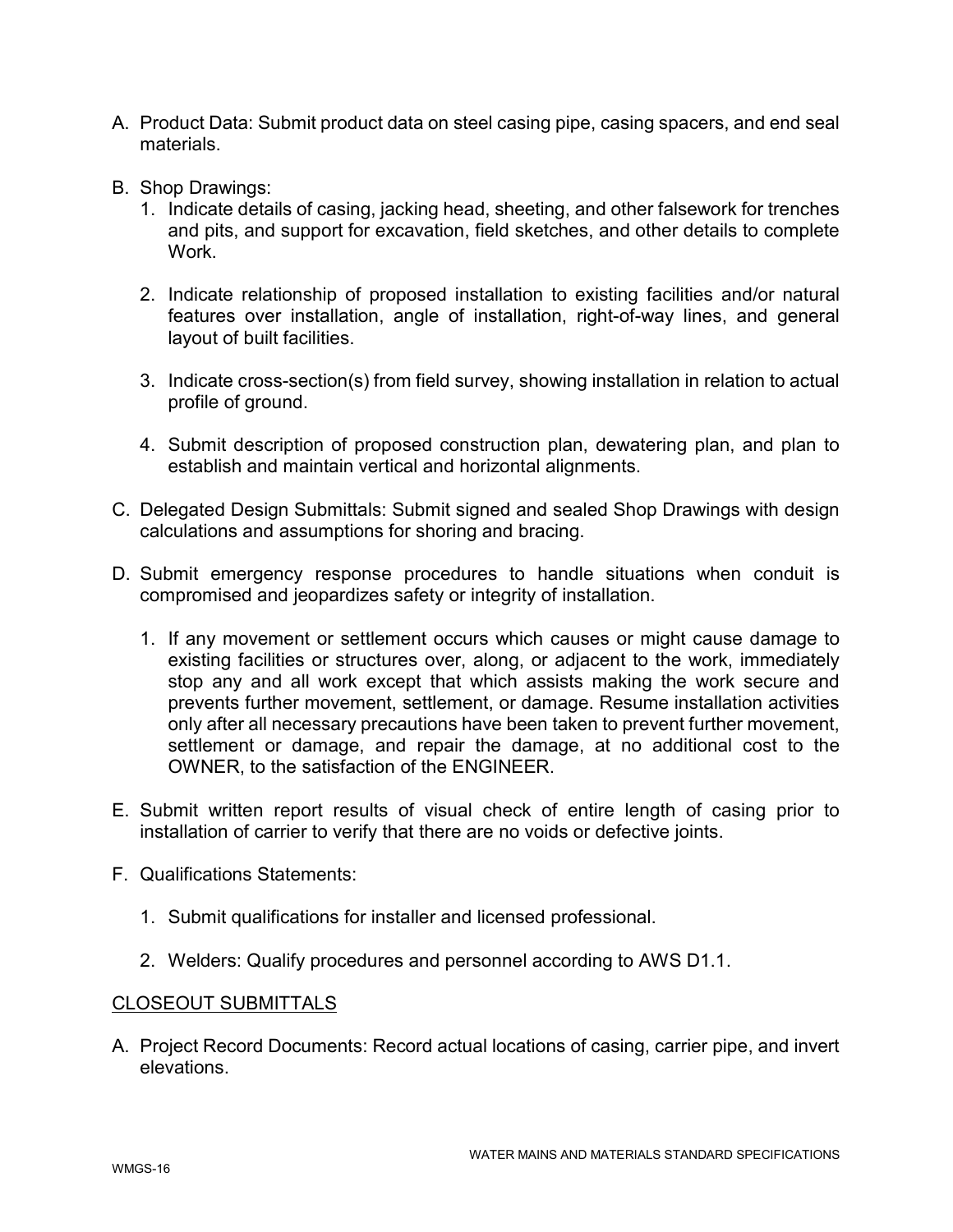B. Identify and describe unexpected variations to subsoil conditions or discovery of uncharted utilities.

## QUALITY ASSURANCE

- A. Perform Work according to AREMA, NUCA, OSHA, and AASHTO guidelines.
- B. Comply with all Federal, State, and local laws, ordinances, rules, and regulations affecting the work under this section.
- C. Where applicable, perform Work according to State of North Carolina Department of Transportation standards.
- D. All welding procedures used to fabricate and install steel casings shall be performed in accordance the provisions of ANSI/AWS D1.1.

## QUALIFICATIONS

- A. Installer: Company specializing in performing Work of this Section with minimum five years' documented experience.
- B. Welders: AWS qualified by an independent local, approved testing agency within previous 12 months for employed weld types.
	- 1. A minimum of 3 years recent experience within the last 5 years with welding procedures required on this project.
- C. Licensed Professional: Professional ENGINEER experienced in design of specified Work and licensed in State of North Carolina.

## DELIVERY, STORAGE, AND HANDLING

- A. Inspection: Accept materials on Site in manufacturer's original packaging and inspect for damage. If any defective material is discovered, remove it and replace with sound pipe or repair defective material in an approved manner and at the CONTRACTOR's expense.
- B. Handling: Support casing and carrier pipes with nylon slings during handling. Do not place pipe within pipe of a larger size and do not roll or drag pipe over gravel or rock.
- C. Storage:
	- 1. Store products according to manufacturer instructions.
	- 2. Use wooden shipping braces between layers of stacked pipe.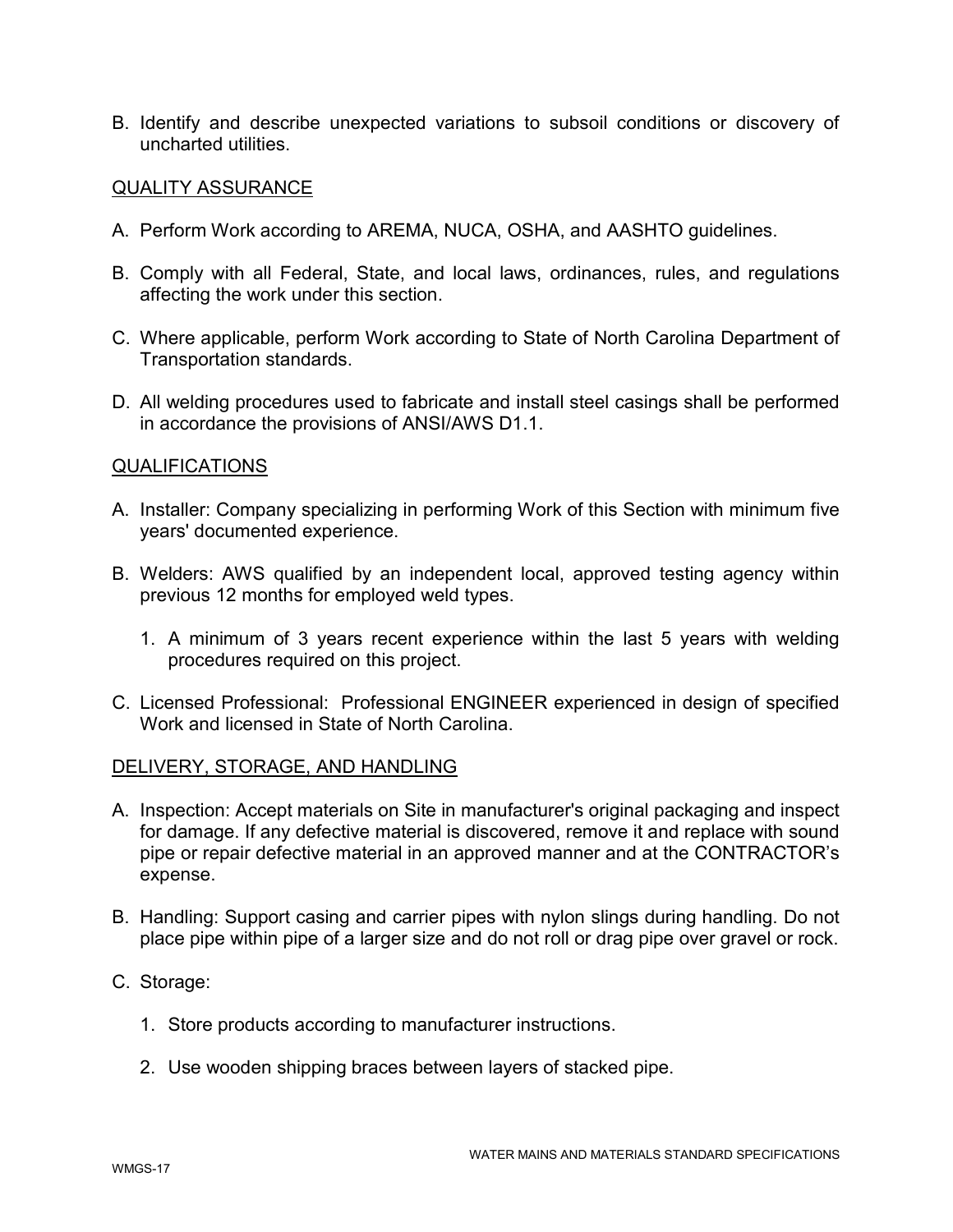- 3. Stack piping lengths no more than three layers high.
- 4. Store field joint materials in original shipping containers.
- 5. Do not store any plastic materials in direct sunlight.

# D. Protection<sup>.</sup>

- 1. Protect materials from moisture and dust by storing in clean, dry location remote from construction operations areas.
- 2. Provide temporary end caps and closures on piping and fittings and maintain in place until installation.
- 3. Protect piping system pieces from entry of foreign materials and water by installing temporary covers, completing sections of Work, and isolating parts of completed system.
- 4. Provide additional protection according to manufacturer instructions.
- E. When any material is damaged during transporting, unloading, handling or storing, the undamaged portions may be used as needed, or, if damaged sufficiently, the ENGINEER will reject the material as being unfit for installation.

# AMBIENT CONDITIONS

A. Storage Temperature: Maintain 60 to 85 degrees F.

# WARRANTY

A. All materials shall be warranted to be free from defects in workmanship and materials for one (1) year following final acceptance by the OWNER.

# EXISTING CONDITIONS

- A. Field Measurements:
	- 1. Verify field measurements prior to fabrication.
	- 2. Indicate field measurements on Shop Drawings.

## CASING AND JACKING PIPE

- A. Steel Casing Pipe:
	- 1. Comply with ASTM A139, Grade B.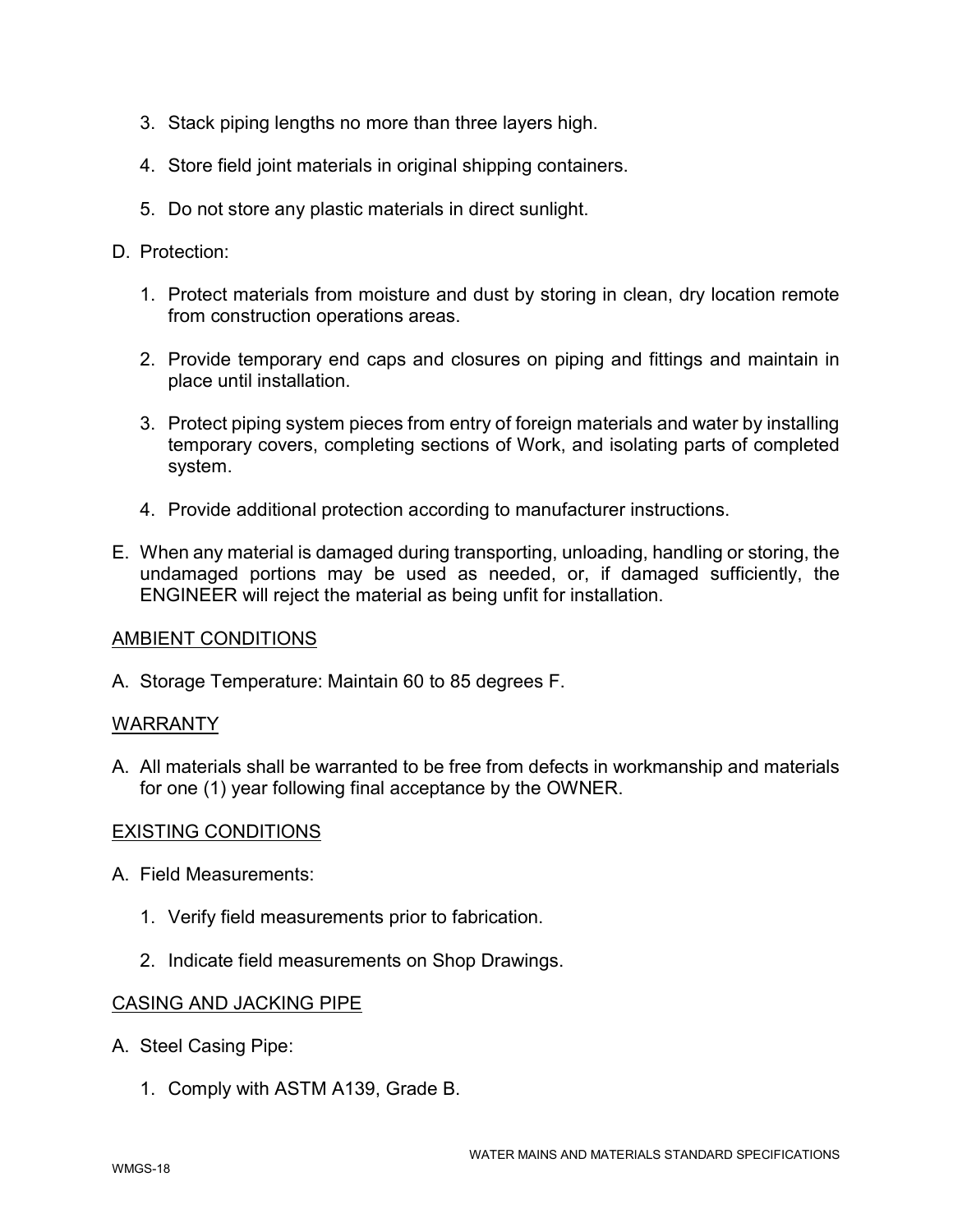- 2. Minimum Yield Strength: 35,000 psi.
- 3. Welded Joints:
	- a. Comply with AWS D1.1.
	- b. Full circumference.
- 4. Interior and exterior coating.
	- a. Additional coating requirements, if any, may be included in the encroachment agreement. The encroachment agreement is included and made a part of the Contract Documents.
- 5. Pipe Sizing:
	- a. The encasement pipe shall be of the diameter and wall thickness indicated on the drawings, but in no case shall they be less than required by authorities having jurisdiction.
- B. Performance and Design Criteria:
	- 1. Casing Pipe: Leakproof.
	- 2. Loading:
		- a. Highways:
			- 1) Earth cover.
			- 2) H-20 live loading, according to AASHTO HB-17.
			- 3) Impact loading according to AASHTO HB-17.
		- b. Railways:
			- 1) Earth cover.
			- 2) Comply with AREMA Manual for Railway Engineering.
			- 3) Impact loading according to AREMA guidelines.
	- 3. Bracing, Backstops, and Jacks: Of sufficient rating for continuous jacking without stopping except to add pipe sections, and to minimize tendency of ground material to freeze around casing pipe.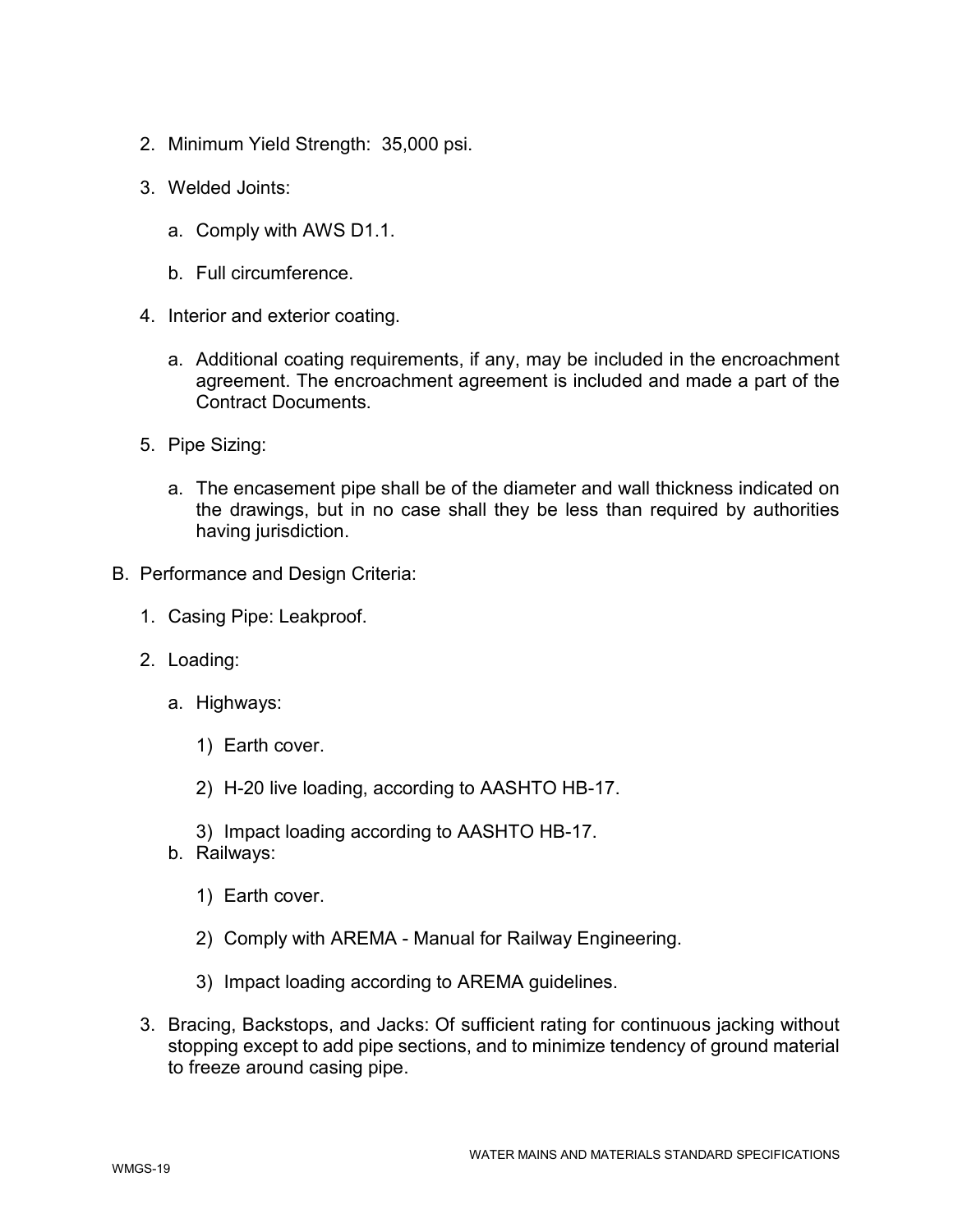# CARRIER PIPE

- A. Site Water Distribution System Piping: As specified.
- B. Sanitary Sewage System Piping: As specified.

# MATERIALS

- A. Soil Backfill for Trench Approaches and Pits to Finish Grade: Subsoil with no rocks 6 inches in diameter or greater, frozen earth, or foreign matter.
- B. Filling and Sealing Grout at Pipe Ends: Grout shall be a mixture of approximately one part cement, 1-1/2 parts sand, water reducing retarder and sufficient water to make a stiff workable mix.
- C. Pressure-Grout Mix: One part portland cement and two parts mortar sand, mixed with water to consistency applicable for pressure grouting.
- D. Mortar Sand: Comply with ASTM C33.
- E. Portland Cement:
	- 1. Portland cement shall be ASTM C150 Type II or Type V, containing less than 0.6 percent alkali.

# **ACCESSORIES**

- A. Steel and Plastic Supports and Insulators:
	- 1. Bands: 14-gage stainless steel.
	- 2. Flange Bolts: 5/16-inch stainless steel.
	- 3. Liner: Heavy-duty PVC.
	- 4. Skids: UHMW Polyethylene.
		- a. Wood skids are not an acceptable method of supporting the carrier pipe.
	- 5. For Carrier Pipes up to 36 Inches in Diameter Conveying Water or Wastewater
		- a. Casing spacers shall be spaced a maximum of eight (8) feet apart along the length of the carrier pipe with one casing spacer within two (2) feet of each side of a pipe joint and the rest evenly spaced.
		- b. The casing spacer polymer shall contain ultraviolet inhibitors and shall have a minimum compressive strength of 3,000 psi, an 800 Volts/mil dielectric strength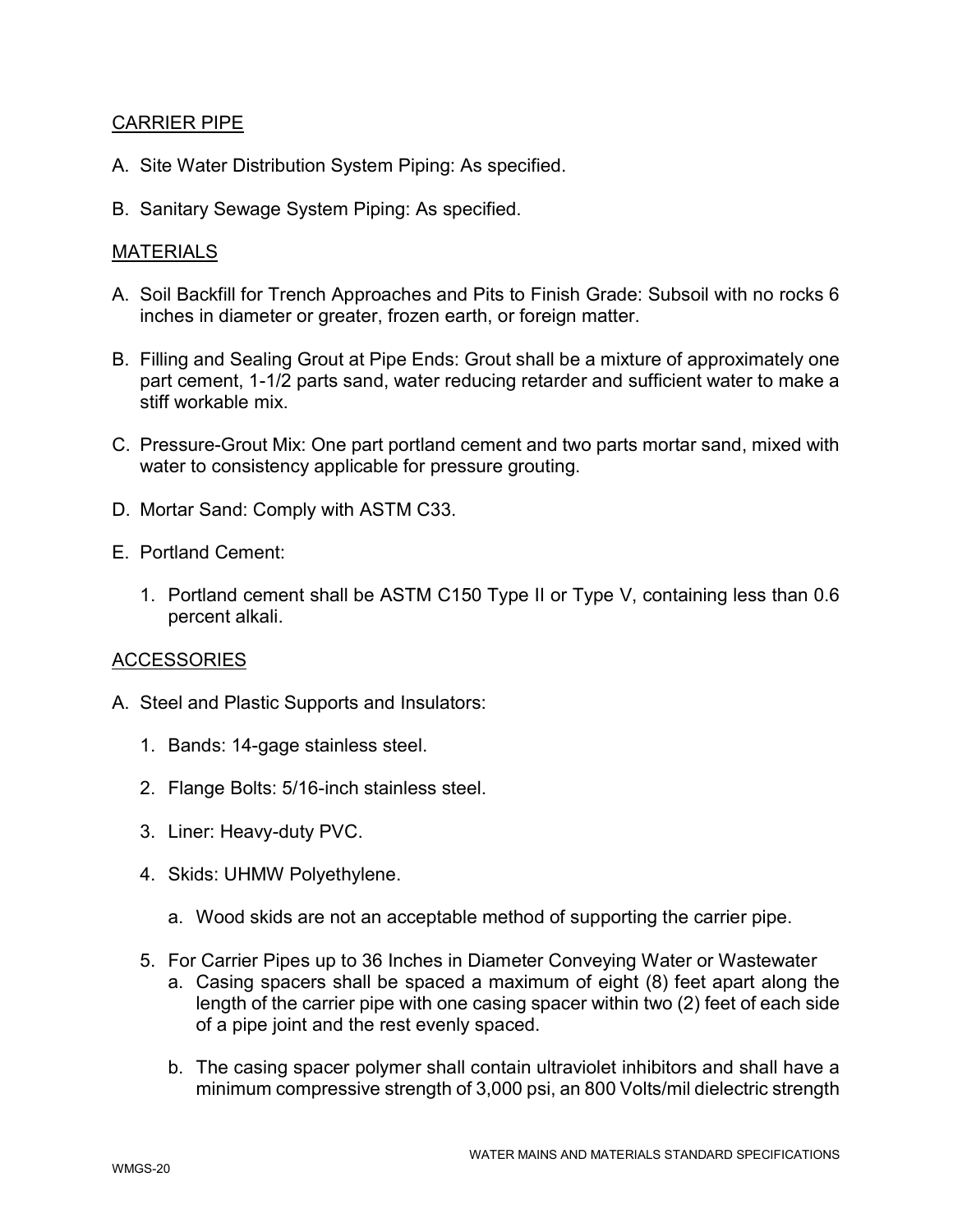and impact strength of 1.5 ft-lbs/inch. Each casing spacer shall have full length, integrally molded skids extending beyond the bell or mechanical joint of the carrier pipe.

- B. Steel Strapping: Comply with ASTM A36.
- C. Casing End Seals
	- 1. Casing end seals shall be used to completely close both openings on either side of the casing.
	- 2. End seals shall be 1/8-inch thick synthetic rubber secured with stainless steel banding straps. Other end seals may be constructed only as pre-approved by the ENGINEER or as required by authorities having jurisdiction.

## EXAMINATION

- A. Verify that connection to existing piping system, sizes, locations, and invert elevations are as indicated on Drawings.
- B. Examine the areas and conditions under which the boring is to be installed and become familiar with the conditions under which the work will be performed, all necessary details, and the suitability of the proposed equipment and methods for the orderly prosecution of the work.
- C. Do not proceed with the work until unsatisfactory conditions have been corrected in an acceptable manner.
- D. Notify the ENGINEER immediately if conditions do not permit a bore and jack installation.

## PREPARATION

- A. Identify required lines, levels, contours, and datum locations.
- B. Existing Utilities:
	- 1. Locate and identify utilities indicated to remain and protect from damage.
	- 2. Notify ENGINEER of any potential utility conflicts immediately.
	- 3. Establish minimum separation of proposed installation from existing utilities according to authorities having jurisdiction.
- C. Maintain access to existing facilities and other active installations requiring access.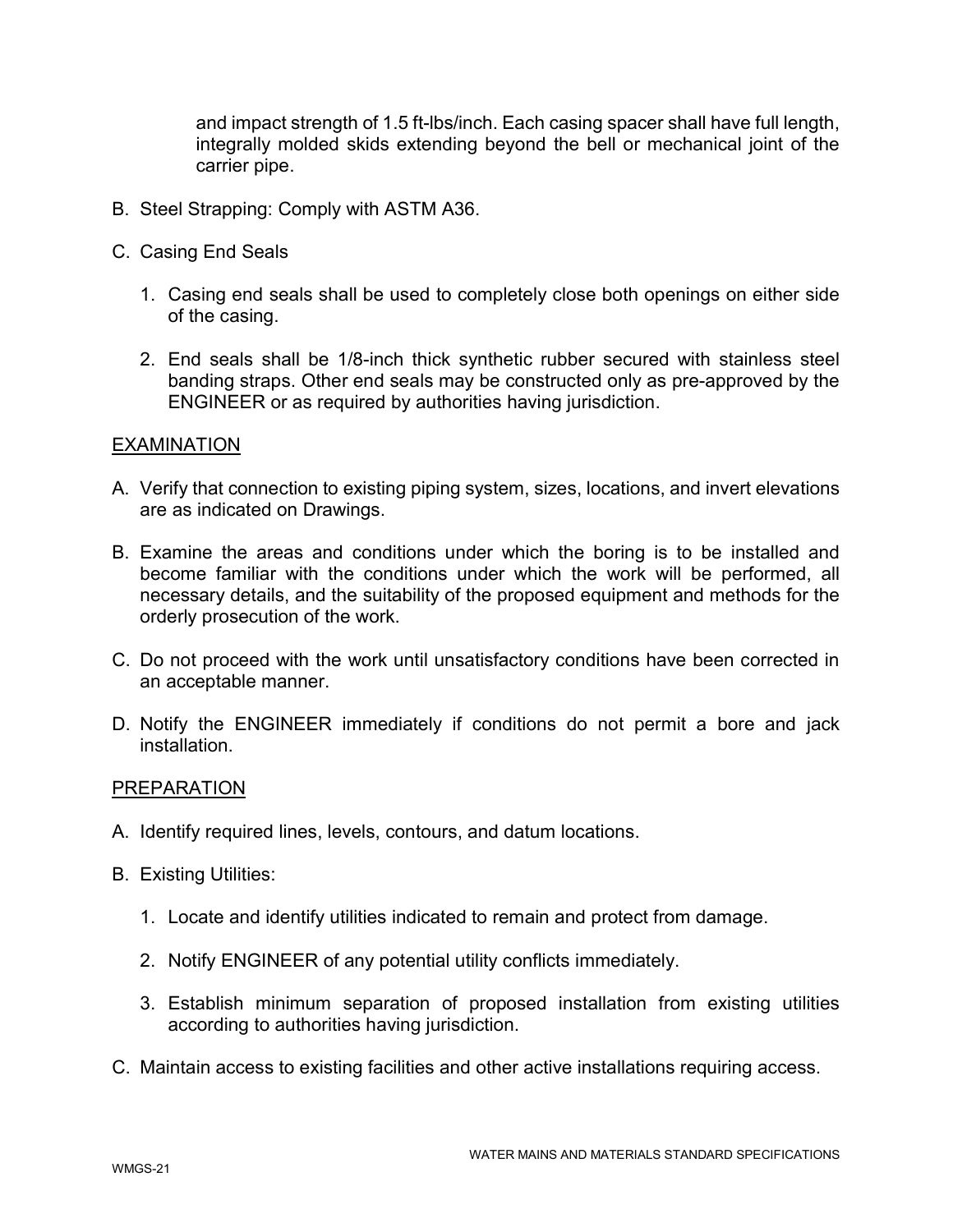D. Furnish, install and remove, to the extent required, thrust blocks or whatever provisions may be required for driving the casings/sleeves and pipes forward.

## INSTALLATION

- A. Safety:
	- 1. Provide all necessary bracing, bulkheads, and/or shields to ensure complete safety to all traffic at all times during the progress of the work, and perform the work in such a manner as to not interfere with normal traffic over the work.
- B. Dewatering:
	- 1. Intercept and divert surface drainage precipitation and ground water away from excavation through use of dikes, curb walls, ditches, pipes, sumps, or other methods.
	- 2. Develop substantially dry subgrade for subsequent operations.
	- 3. Comply with requirements of local and state authorities for dewatering to any watercourse, prevention of stream degradation, and erosion and sediment control.
	- 4. Keep all excavations free from ground and surface water during the operation and be prepared to implement groundwater control on short notice as directed by the ENGINEER, even if observed water levels prior to construction are below the invert elevation of the casing pipe.
- C. Pits or Approach Trenches:
	- 1. Suitable pits or trenches shall be excavated for the purpose of jacking operations and for placing the end joints of pipe.
	- 2. All excavations shall be protected with suitable fencing or barricades to prohibit unauthorized access to the work site.
	- 3. Excavate approach trenches or pits as Site conditions require.
	- 4. Ensure that casing entrance faces as near perpendicular in alignment as conditions permit.
	- 5. Establish vertical entrance face at least 1 foot above top of casing.
	- 6. Where necessary, trenches shall be securely sheeted and braced to prevent caving.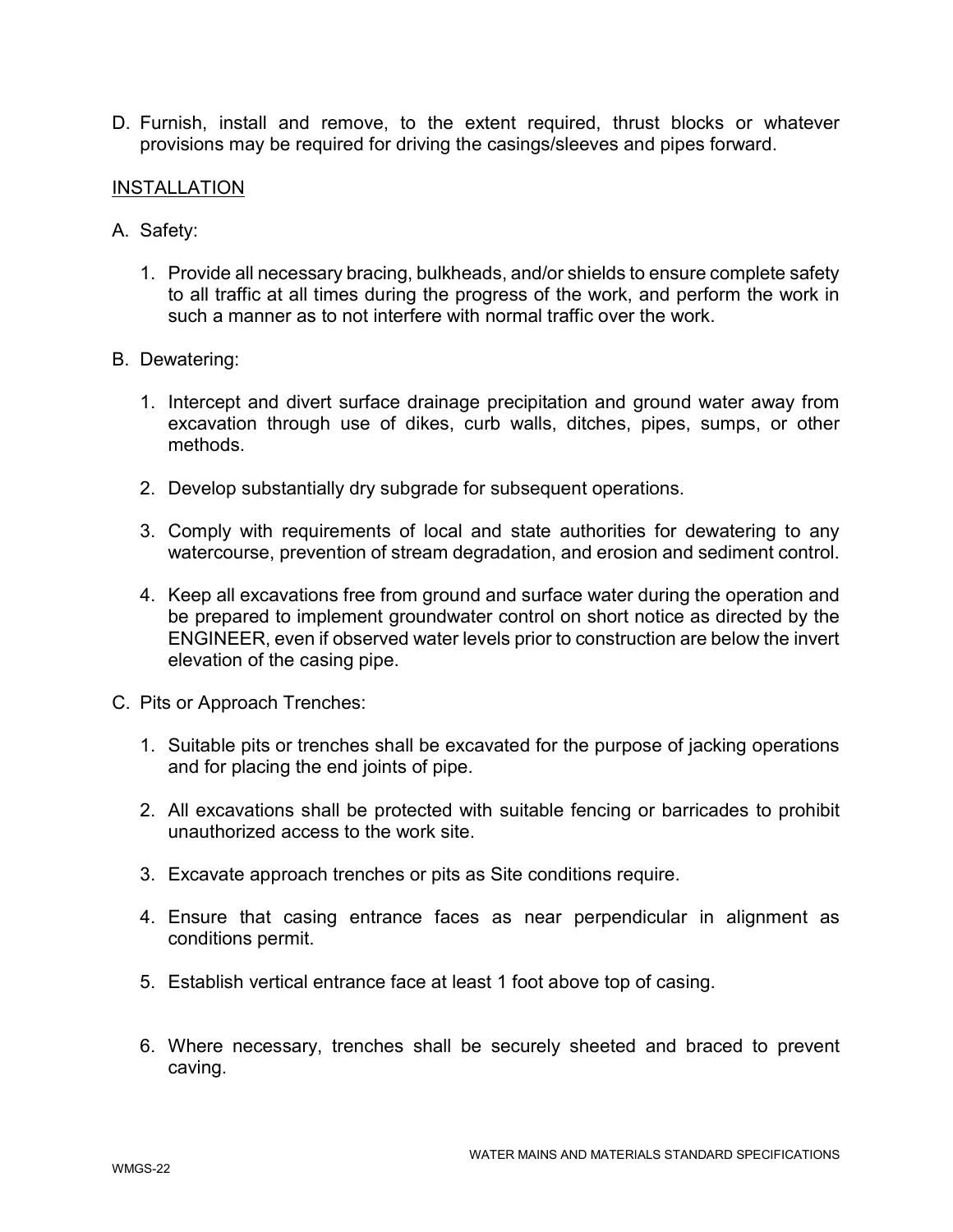- 7. The pits or trenches shall be backfilled immediately after the operation has been completed.
- D. Casing Pipe:
	- 1. The driven portions of the casing shall be advanced from the lower end of the casing unless specific permission to do otherwise is obtained from the ENGINEER.
	- 2. Boring:
		- a. Boring operations shall be continuous to their completion, and unnecessary or prolonged stoppages shall not be allowed to prevent the pipe from becoming firmly set in the embankment.
		- b. Steel rails or beams embedded in concrete shall be used in the pit for placement and alignment of each piece of casing during installation operations.
		- c. Push pipe into ground with boring auger rotating within pipe to remove soil.
		- d. Do not advance cutting head ahead of casing pipe, except for distance necessary to permit cutting teeth to maintain clearance for pipe.
		- e. Arrange machine bore and cutting head to be removable from within pipe.
		- f. Arrange face of cutting head to provide barrier to free flow of soft material.
		- g. If unstable soil is encountered during boring, retract cutting head into casing to permit balance between pushing pressure and ratio of pipe advancement to quantity of soil.
	- 3. Abandonment of Bore: In the event that an obstruction is encountered during the dry boring operation, the casing shall be inspected by the ENGINEER and determined if it may be removed or left in place.
		- a. If an obstruction is encountered during the dry bore operation which prohibits further extending of the bore, terminate the bore if approved by ENGINEER as follows:
			- 1) Remove the boring auger and the casing pipe.
			- 2) Fill the void created by the removal of the pipe with grout as specified at a minimum pressure of 25 pounds per square inch.
			- 3) Provide suitable temporary forms to retain the grout within the limits of the former casing pipe.
			- 4) Remove forms after the grout has set.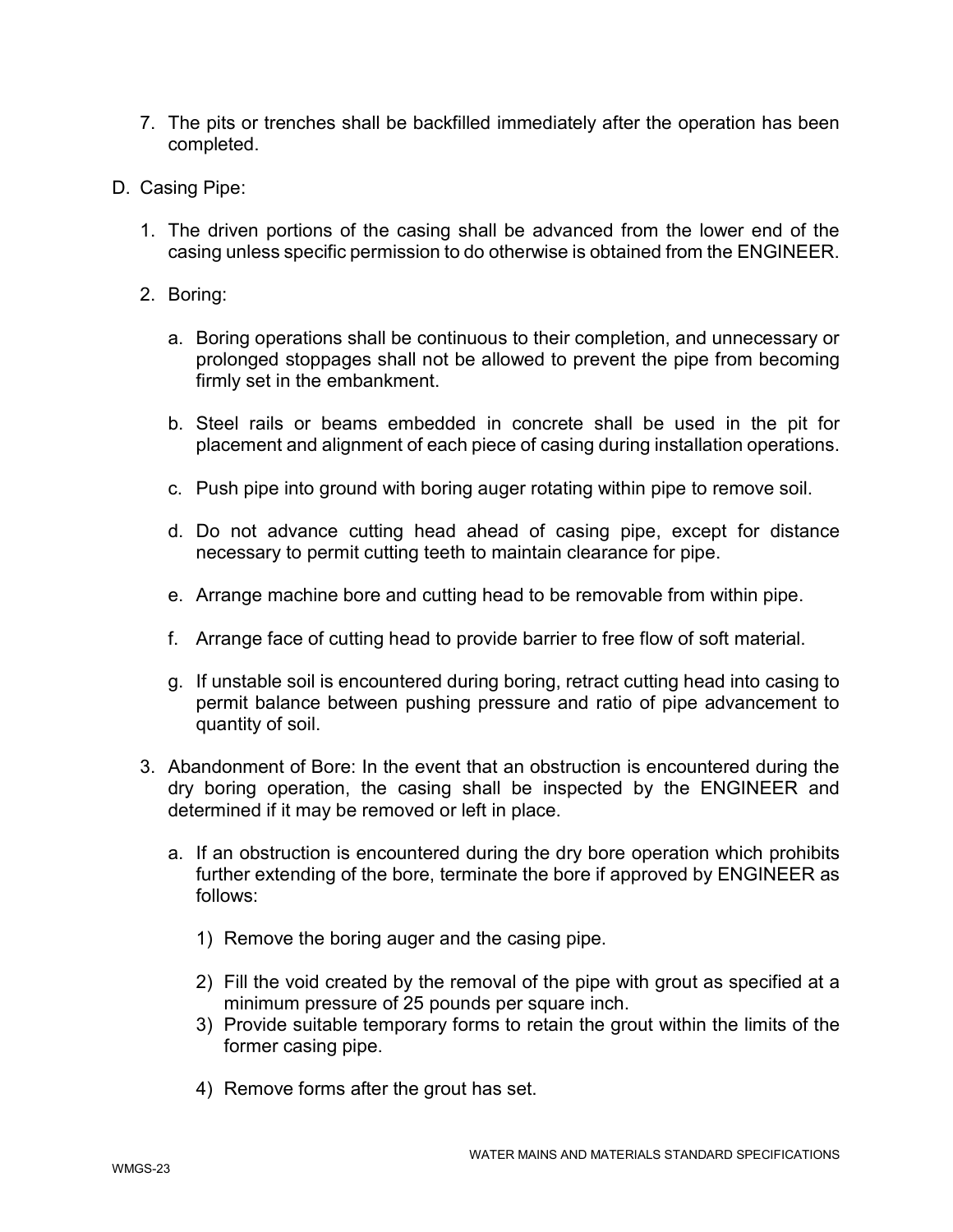- 5) Move to another bore site as directed by the ENGINEER.
- 4. Jacking:
	- a. The pipe to be jacked shall be set on guides, braced together, to properly support the section of the pipe and direct it to the proper line and grade.
	- b. Construct adequate thrust wall normal to proposed line of thrust.
	- c. Impart thrust load to pipe through suitable thrust ring sufficiently rigid to ensure uniform distribution of thrust load on full pipe circumference.
	- d. Remove any pipe damaged in boring and jacking operations and replace at no additional cost to the OWNER.
- 5. Pressure Grouting: If voids in excess of 3-inch are encountered, install grout holes of a size suitable for injecting grout between casing pipe and surrounding earth.
	- a. The grouting operation shall take place immediately after completion of the bore.
	- b. Grout holes shall be installed at intervals not exceeding 10-feet.
	- c. Inject grout into the void under sufficient pressure to prevent settlement.
	- d. No additional compensation will be paid for grouting.
- E. Carrier Pipe:
	- 1. Clean, inspect, and handle pipe as specified.
	- 2. Prevent damage to pipe joints as carrier pipe is placed in casing.
	- 3. Supports:
		- a. Support pipeline within casing using skids or rollers such that no external loads are transmitted to carrier pipe.
		- b. Attach supports to barrel of carrier pipe; do not rest carrier pipe on bells.
		- c. No blocks or spacers shall be wedged between the carrier pipe and the top of the casing.
	- 4. The carrier pipe shall extend a minimum of 2 feet past casing pipe on each end.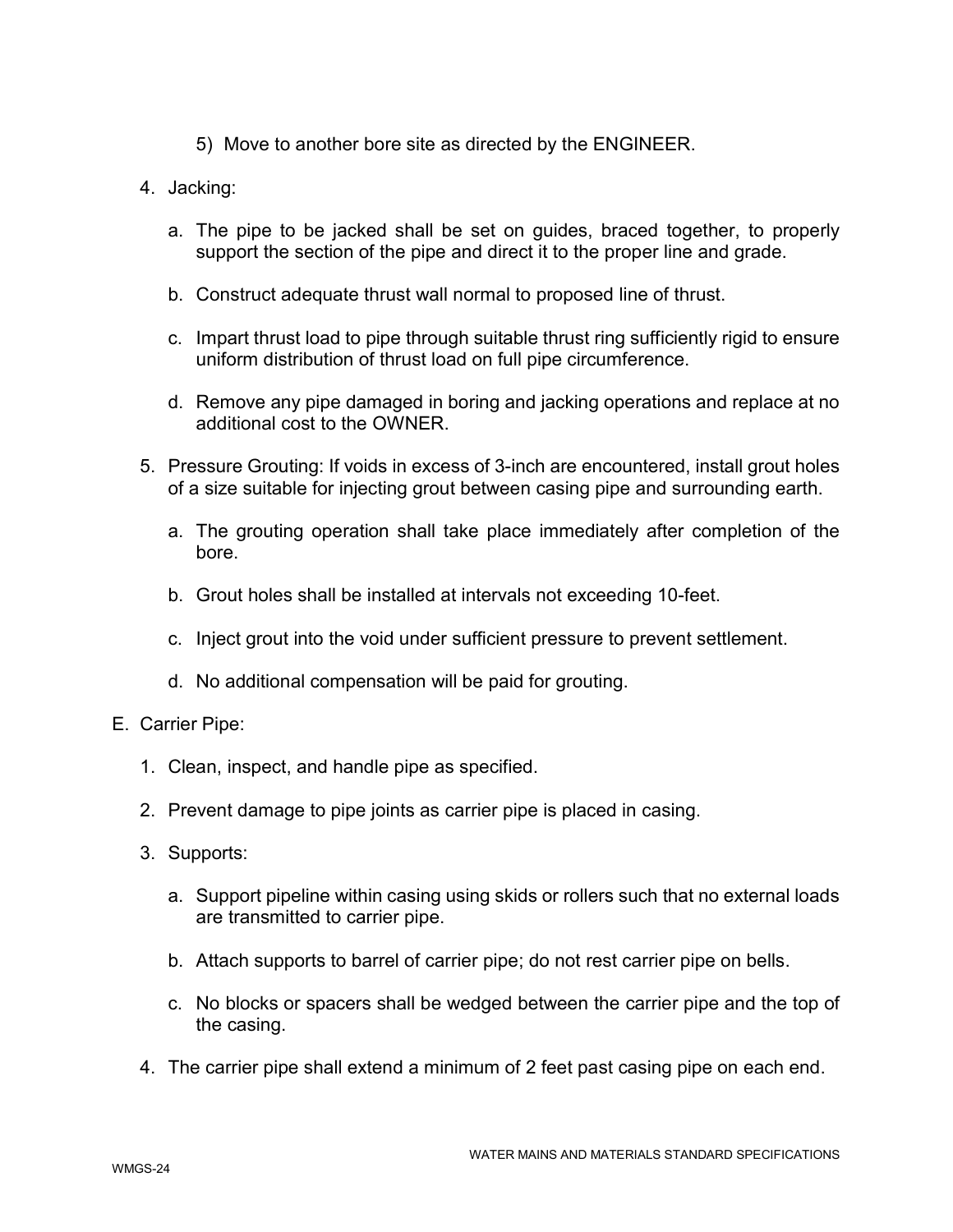5. Install an end seal on each end of the casing pipe so that annular space between the casing and carrier pipe is sealed.

# TOLERANCES

- A. Excavation:
	- 1. Minimize overbore by matching the cutter diameter to the diameter of the encasement pipe as closely as practicable. Do not overcut excavation by more than 1 inch greater than OD of casing pipe.
- B. The alignment and grade of the encasement pipe shall be carefully maintained and the encasement pipe installed in a manner that will allow of the installation of the carrier pipe to the lines and grades shown on the plans.
- C. Casing Pipe Vertical and Horizontal Alignment:
	- 1. Horizontal: Variation in the final position of the pipe from the line and grade established by the ENGINEER will be permitted only to the extent of 0.5% in lateral alignment.
	- 2. Vertical Alignment: Where the carrier pipe is to be laid on a uniform grade (i.e. gravity sewer line or gravity storm drain) the variation in vertical alignment will be as follows: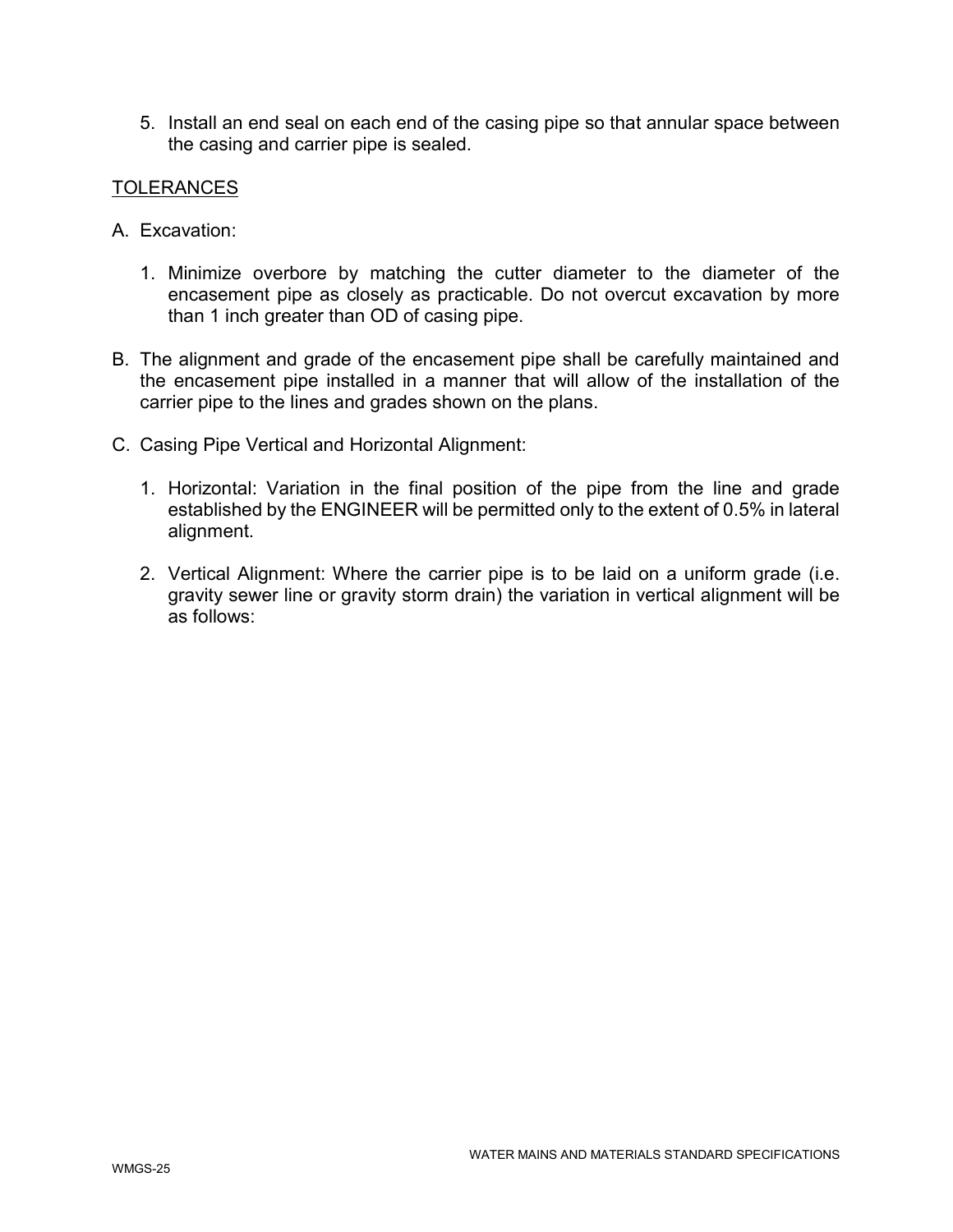| <b>Carrier Pipe</b><br><b>Size</b> | % Grade<br><b>Tolerance</b> |
|------------------------------------|-----------------------------|
| 8                                  | ±0.04                       |
| 10                                 | ±0.028                      |
| 12                                 | ±0.022                      |
| 14                                 | ±0.017                      |
| 15                                 | ±0.015                      |
| 16                                 | ±0.014                      |
| 18                                 | ±0.012                      |
| 20                                 | ±0.01                       |
| 21                                 | ±0.01                       |
| 24                                 | ±0.008                      |
| 27                                 | ±0.0067                     |
| 30                                 | ±0.0058                     |
| 33                                 | ±0.0052                     |
| 36                                 | ±0.0046                     |

- 3. In no instance shall the grade of the carrier pipe be less than the minimum grade required by OWNER or State Regulations.
- D. Pipe Bells: Minimum 1/2-inch clearance to casing.

# FIELD QUALITY CONTROL

A. Manufacturer Services: Furnish services of manufacturer's representative experienced in use of equipment and installation of products furnished under this Section as necessary to ensure compliance with the requirements of this Section throughout the course of the work.

# CLEANING

- A. Remove temporary facilities for casing installation and jacking operations.
- B. Repair all damage and restore the property to its original condition.

## PROTECTION

A. Protect plant life, lawns, rock outcroppings, and other features of final landscaping.